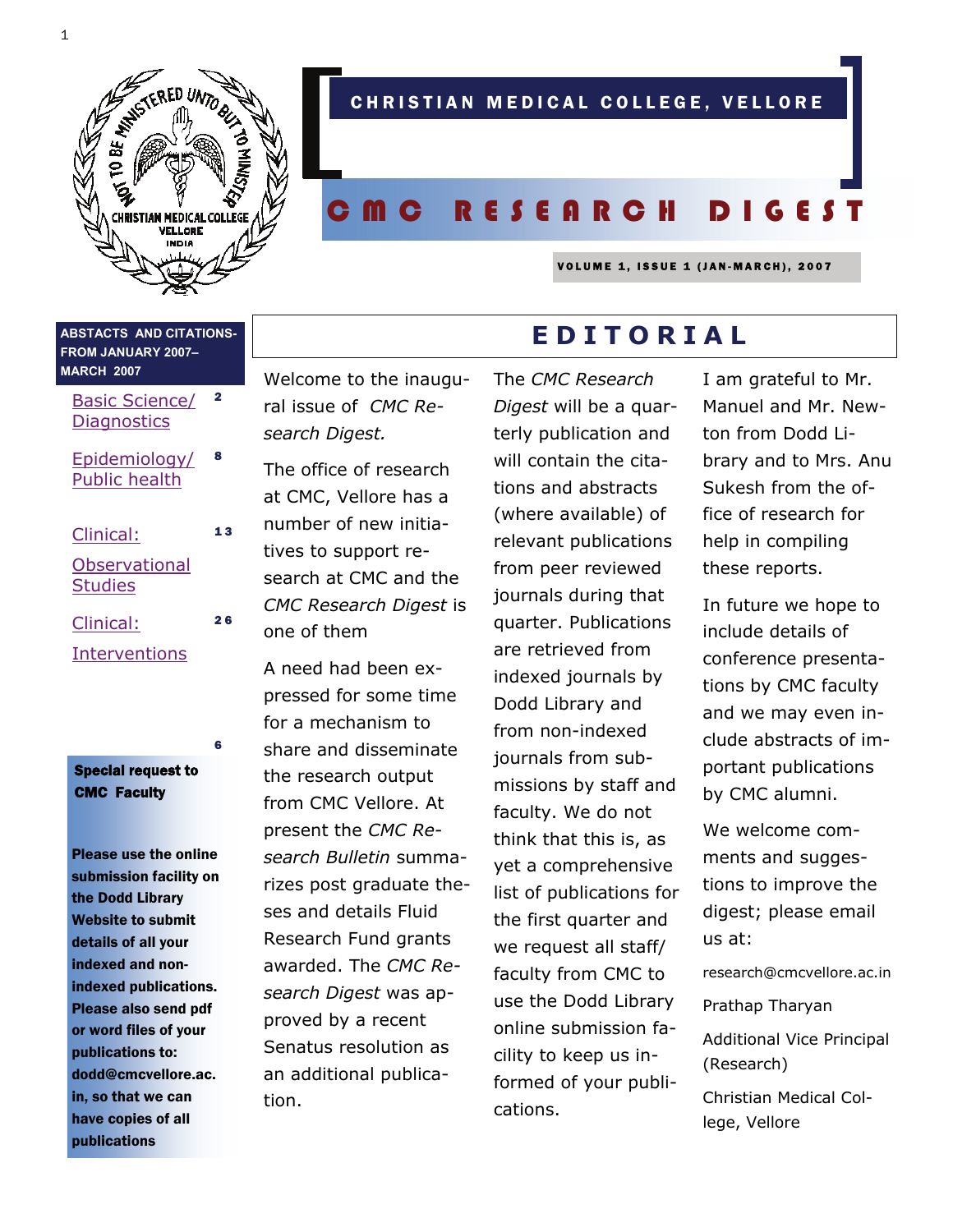<span id="page-1-0"></span>**Anjali , Geethanjali FS, Kumar RS, Seshadri MS.** 

**Accuracy of filter paper method for measuring glycated hemoglobin.** 

Department of Endocrinology, Christian Medical College Vellore, Tamil Nadu,

*J Assoc Physicians India.* **2007 Feb;55:115-9.** 

**BACKGROUND AND OBJECTIVES:** Glycated hemoglobin (HbA1c) provides an accurate and reliable method to assess the glycemic control in patients with Diabetes. Its measurement is limited by the inconvenience of sample collection that requires venipuncture, sample handling and storage factors. The aim of this study was to assess the feasibility of using a dried capillary blood spot on a filter paper to estimate HbA1c, to check its stability at room temperature and to compare these values with the venous sample HbA1c by Turbidimetric Inhibition Immunoassay (TINA, Tina-quant HbA1c II).

**METHODS:** Venous blood samples of seventy eight patients with Type 1 or type 2 diabetes, were collected in EDTA containing vacutainers. Stability of HbA1c was studied in capillary blood samples blotted on to Whatman number 1 filter paper and stored at room temperature, for the first 20 patients enrolled in the study. After establishing the stability over a ten day period, HbA1c values obtained on the capillary blood spots were compared with those obtained from the venous blood samples of the remaining 58 patients.

**RESULTS:** Glycated hemoglobin is found to be stable in dried capillary blood spots on filter paper till the 10th day, stored at room temperature. It however, shows an inherent variability of +/- 15%, which falls within the permissible variability (18%) of the quality control material. Seventy nine percent of the capillary HbA1c values were found to fall within this range. With linear regression, we derived the relationship between filter paper and venous HbA1c values. The regression equation was as follows:  $Cap.HbA1c = 0.95$  (Ven.HbA1c) + 1.4. The filter paper results were highly correlated with the venous sample values ( $r = 0.889$ ,  $p < 0.01$ ).

**CONCLUSION**: Measurement of glycated hemoglobin in dried blood spots on filter paper gives reliable and reproducible results. In our study, the mean capillary sample HbA1c value was 12% higher compared to the venous sample HbA1c values. Therefore a higher normal range may have to be used for interpreting the dried blood spot capillary blood HbA1c values.

*Comparative study* 

**Chandramohan A, Eapen A, Govil S, Govil S, Jeyaseelan V.** 

**Determining standard liver volume: assessment of existing formulae in Indian population.** 

*Indian J Gastroenterol.* **2007 Jan-Feb;26(1):22-5.** 

Department of Radio-diagnosis, Christian Medical College and Hospital, Vellore

BACKGROUND: With the increasing numbers of living-related donor liver transplantation, accurate means of calculating standard liver volume (SLV) based on patient body indices becomes important. Three formulae reported in literature for this purpose have been derived from studies on Western and Japanese populations.

AIM: To assess the existing formulae for calculation of SLV in Indian population.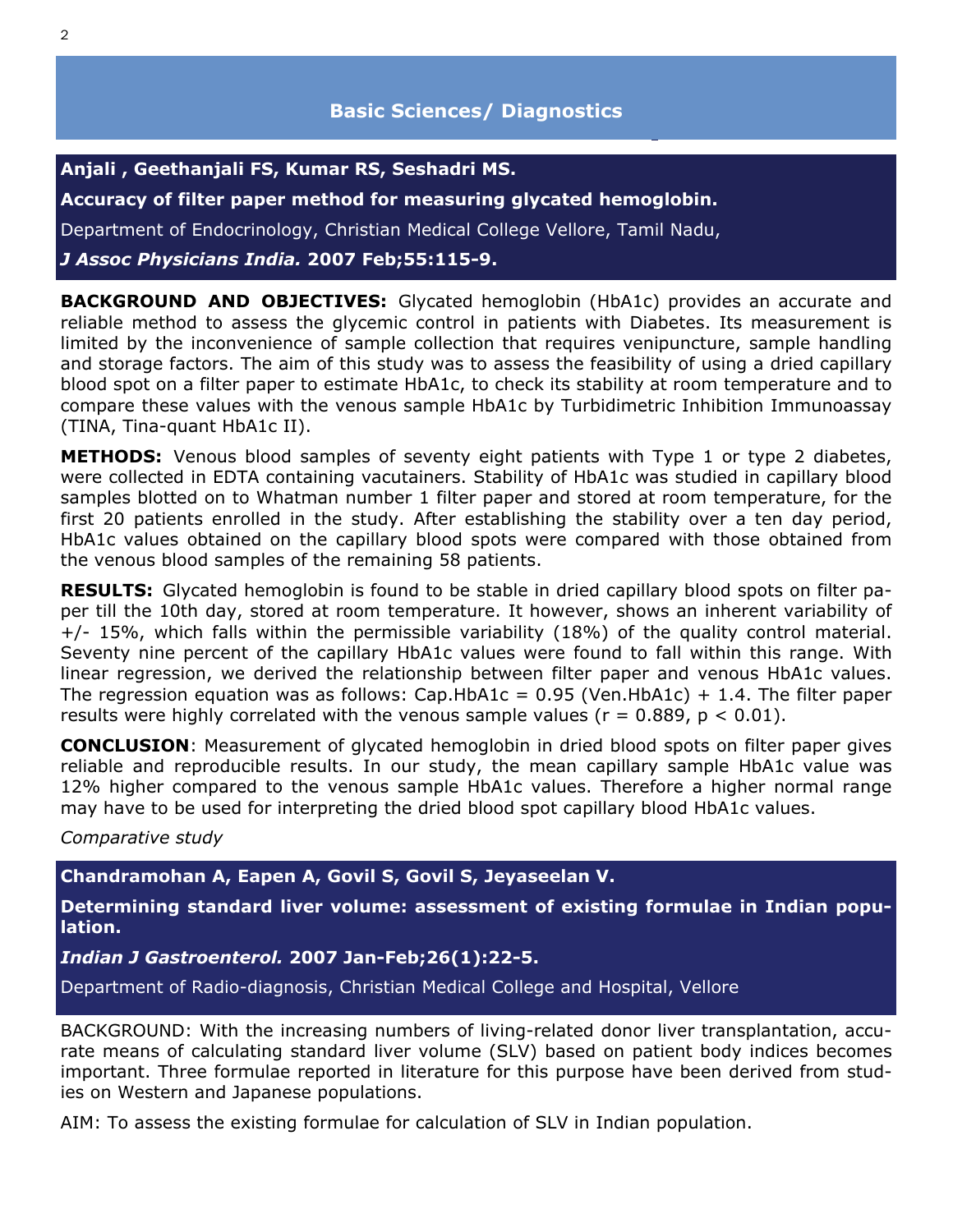METHOD: Total liver volume (TLV) of 238 patients was measured using axial helical CT images obtained for conditions unrelated to the hepatobiliary system. Body surface area (BSA) was calculated from height and weight. Measurements obtained using CT were compared with the SLV calculated based on the previously reported formulae.

RESULTS: Though there was significant difference (p< 0.001) between the TLV obtained by CT and the SLV calculated using the three formulae, they also showed good agreement. On an average the formula derived from the Japanese population underestimated the SLV by 63 (202) cc (p<0.001). Regression models for SLV (SLV = 243 + [186 x BSA] + [11.4 x Weight], SLV =  $375.23 + [14.24 \times body weight]$ , SLV = -204.092 + [874.461 x BSA]) were derived from the data obtained from our population. Age and gender had no effect on the SLV.

CONCLUSIONS: Formulae derived from Japanese population for calculation of SLV is not suitable for the Indian population. The newly described formulae may prove useful in the Indian population.

*Comparative study* 

**Daniel HD, Vivekanandan P, Raghuraman S, Sridharan G, Chandy GM, Abraham P.** 

**Significance of the hepatitis C virus (HCV) core antigen as an alternative plasma marker of active HCV infection.** 

*Indian J Med Microbiol.* **2007 Jan;25(1):37-42.** 

Department of Clinical Virology, Christian Medical College, Vellore, Tamil Nadu, India

PURPOSE: To evaluate the role of core antigen (Ortho trak-C assay) as a marker of active HCV infection in comparison to HCV RNA as detected by reverse transcription polymerase chain reaction (RT-PCR).

METHODS: This evaluation was carried out during January 2000 to December 2003 in HCV infected individuals who were treatment naomicronve or were on anti-viral therapy. Additionally, sequential plasma samples from patients on clinical follow-up were included in this study. A total of 167 samples from 61 patients were tested by trak-C and RT-PCR. HCV RNA detection was achieved by a RT-PCR. Trak-C assay results were also compared in a limited proportion of these samples with known HCV viral load and genotype.

RESULTS: Of 167 samples tested, 56.9% were RNA positive and 43.1% were RNA negative while 50.3% were trak-C positive and 49.7% were trak-C negative, yielding a sensitivity of 85.3% and a specificity of 95.8% for the trak-C assay (Kappa co-efficient  $= 0.8$ ). The concentration of HCVcAg and HCV RNA showed significant correlation (n=38, r=0.334, P =0.04). The trak-C assay detected the most prevalent HCV genotypes in India without significant difference (P =  $0.335$ ). The difference between mean absorbance values of HCV RNA positive samples compared to HCV RNA negative samples in the trak-C assay was highly significant ( $P < 0.000$ ). Qualitative results of trak-C assay and RT-PCR were comparable in 93% of follow-up samples.

CONCLUSIONS: Trak-C assay can be recommended for confirmation of HCV infection and follow-up in laboratories with resource-poor facilities.

*Comparative study*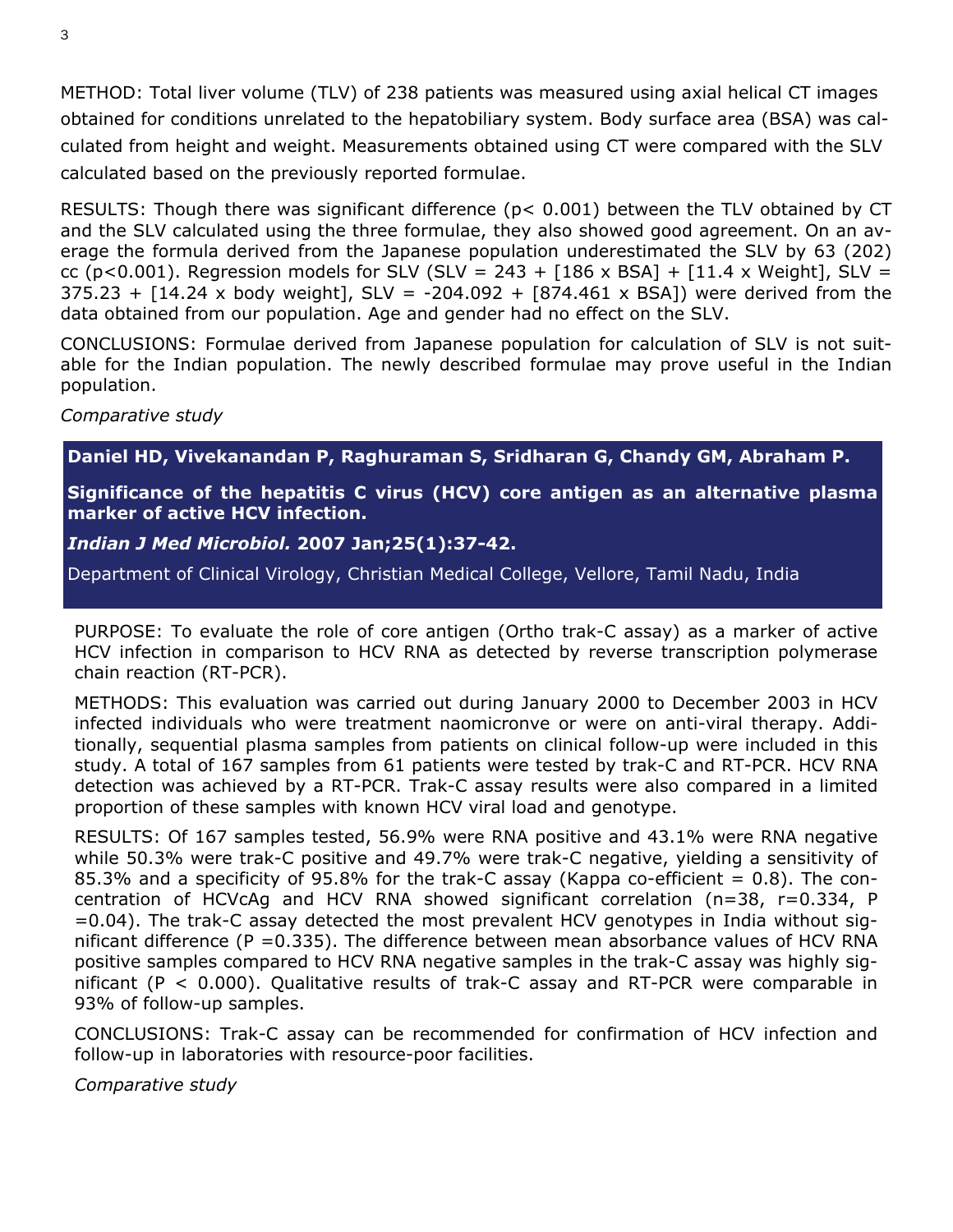#### **Faith M, Eapen CE, Wilfred G, Ramachandran J, Jacob M.**

## **Serum biotinidase is a sensitive and specific biochemical marker of hepatic dysfunction: A preliminary report.**

#### *Hepatol Res. 2007* **Jan;37(1):13-7.**

Department of Biochemistry, Christian Medical College, Vellore, India.

Biotinidase is an enzyme synthesized predominantly by the liver. Serum activity of this enzyme has been shown to be low in chronic liver disease. In this study, we endeavored to assess the diagnostic value of serum biotinidase as a marker of hepatic biosynthetic function in acute and chronic liver dysfunction. Twenty-three patients with acute liver disease and 46 with chronic liver disease, as diagnosed by clinical examination, laboratory tests, histopathology and tests for viral markers, were inducted into the study. Forty-six healthy volunteers were selected as controls. Serum biotinidase activity was estimated in all the subjects. Biotinidase activity was found to be significantly lower in the serum of patients with acute (4.59  $+/-$  1.26 IU/L vs 7.56  $+/-$  0.82 IU/L in controls; P $\lt$ /= 0.001) and chronic (2.98  $+/-$  1.18 IU/ L vs 7.56  $+/-$  0.82 IU/L in controls;  $P 0.001) liver disease. Using receiver-operator char$ acteristic curves, serum biotinidase was found to have high values of sensitivity and specificity when applied as a diagnostic test in both acute and chronic liver disease. These results suggest that serum biotinidase may be a sensitive and specific diagnostic marker of hepatic biosynthetic function in both acute and chronic liver disease.

*Comparative study*

#### **Mathew GA, Kuruvilla G, Job A.**

**Dynamic slow motion video endoscopy in eustachian tube assessment.**  *Am J Otolaryngol.* **2007 Mar-Apr;28(2):91-7.** 

Department of ENT, Christian Medical College and Hospital, Vellore, Tamil Nadu, India**.** 

PURPOSE: The aim of this study was to find out if there is a correlation between dynamic video endoscopic study of eustachian tube (ET) with middle ear disease and to grade ET movements based on dynamic slow motion video endoscopy (DSVE) findings and to determine if DSVE can be used as a useful tool to evaluate tubal function.

MATERIALS AND METHODS: A prospective, case control study was performed on 124 ears in 69 subjects who came to the ears, nose, and throat outpatient department. Transnasal endoscopic examination of the nasopharyngeal opening of the ET during rest, swallowing, and yawning was carried out to study its dilatory movements.

RESULTS: In the control group, among the 61 ears studied, 37 ETs were found normal and 24 tubes, dysfunctional. In ears with middle ear disease (case group), 63 ETs were studied. Ten were found normal, and the remaining, dysfunctional. Ten patulous tubes were observed in this study: 3 in the control group and 7 in the case group. Tubal movements were classi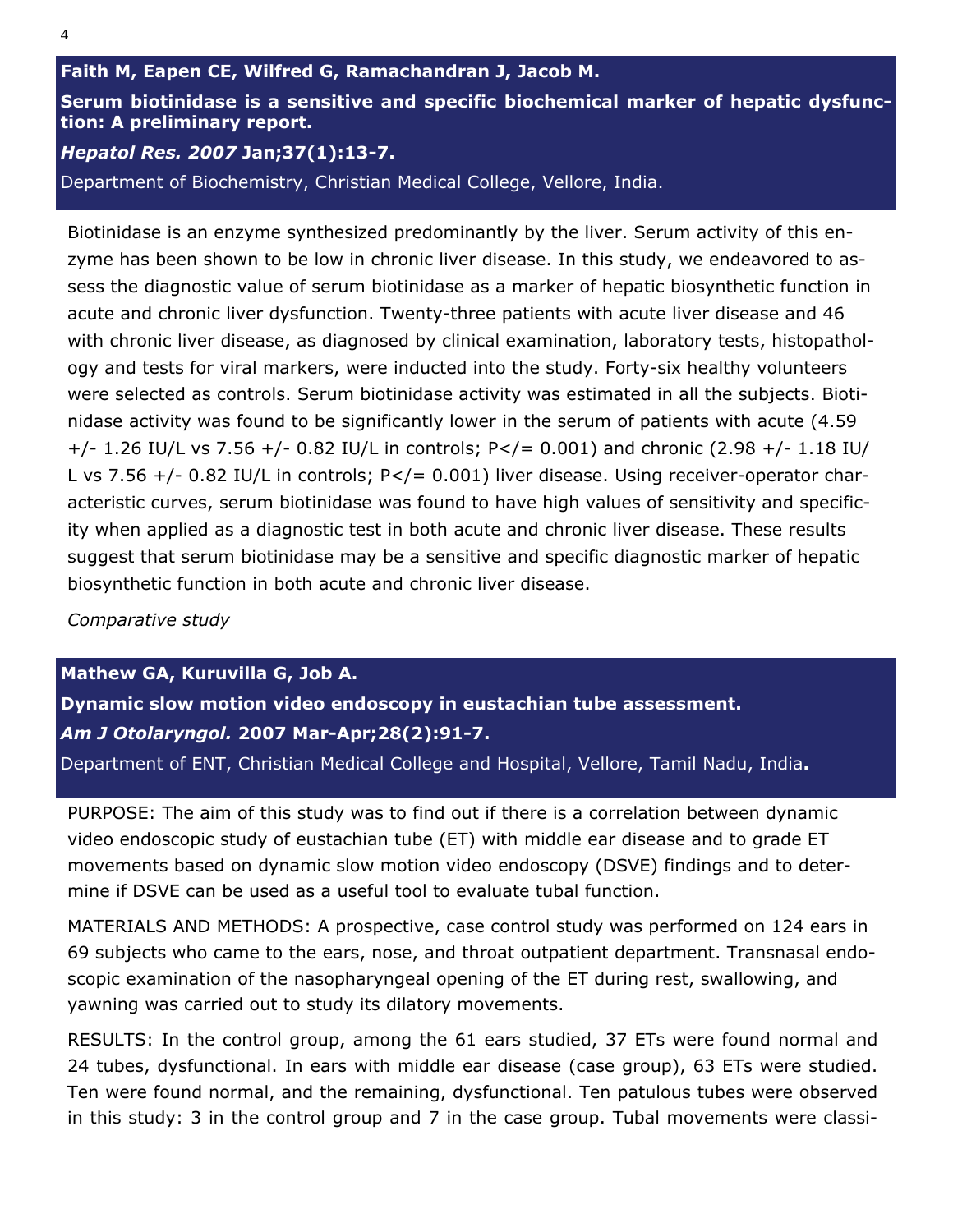fied into 4 grades depending on (1) appearance of tubal mucosa, (2) movements of the medial and lateral cartilaginous lamina, (3) lateral excursion and dilatory wave of the lateral pharyngeal wall, and (4) whether tubal lumen opened well or not. Upon correlation of results obtained on DSVE with middle ear disease, the P value was less than .0001, suggesting a significant relationship between the 2. Dynamic ET endoscopy findings of 121 ears (of the total 124 ears studied) were correlated with middle ear manometric studies using Mc Nemar chi(2) test. Seventy-five ears showed complete agreement, and 46 ears showed disagreement. The P value was found to be .000, showing a strong association between the 2 tests. On correlating dynamic ET endoscopy findings in 60 of 63 ears in the case group with middle ear manometry, we noticed that 38 ears showed complete agreement and 22 ears showed disagreement. The P value was found to be .007, which again showed significant agreement between the 2 tests.

CONCLUSION: Dynamic slow motion video endoscopic analysis of ET is a potentially useful tool in the quest for further understanding the pathophysiology of tubal dysfunction. We have attempted to grade ET movements based on severity of tubal pathology. We conclude that DSVE is a vital tool in diagnosing ET dysfunction in patients with middle ear disease. Additional study is required to assess the role of DSVE in predicting outcome after middle ear surgery.

## *Comparative study*

**Natarajan SK, Mukhopadhya A, Ramachandran A, Amalanathan S, Kurian G, Balasubramanian KA.** 

**Spontaneous bacterial peritonitis results in oxidative and nitrosative stress in ascetic fluid.** 

*J Gastroenterol Hepatol.* **2007 Feb;22(2):177-81.** 

The Wellcome Trust Research Laboratory, Department of Gastrointestinal Sciences, Christian Medical College, Vellore, India.

BACKGROUND AND AIM: Spontaneous bacterial peritonitis (SBP) is a major complication of liver cirrhosis and accounts for significant mortality. Although oxygen free radicals and nitric oxide been implicated in the pathophysiology of liver cirrhosis, information on their role during the development of SBP is scarce. This study examined these active species in ascitic fluid from patients with SBP, and in response to treatment.

METHODS: Forty-nine consecutive patients with cirrhosis and ascitic fluid neutrophil counts less than 250/cumm were studied as controls. Another 21 patients whose ascitic neutrophil count exceeded 250/cumm were treated as cases. Ascitic fluid was collected from these patients at entry and 48 h after treatment with antibiotics. Nitrate and markers of oxidative stress such as malondialdehyde, protein carbonyl content and total and rotein thiols were measured.

RESULTS: A significant increase in malondialdehyde and protein carbonyl levels was seen in ascites from patients with SBP when compared to controls. This was accompanied by a decrease in total thiols and protein thiols. In addition, there was a significant increase in ascitic fluid nitrate in patients with SBP when compared to control patients. After antibiotic treatment,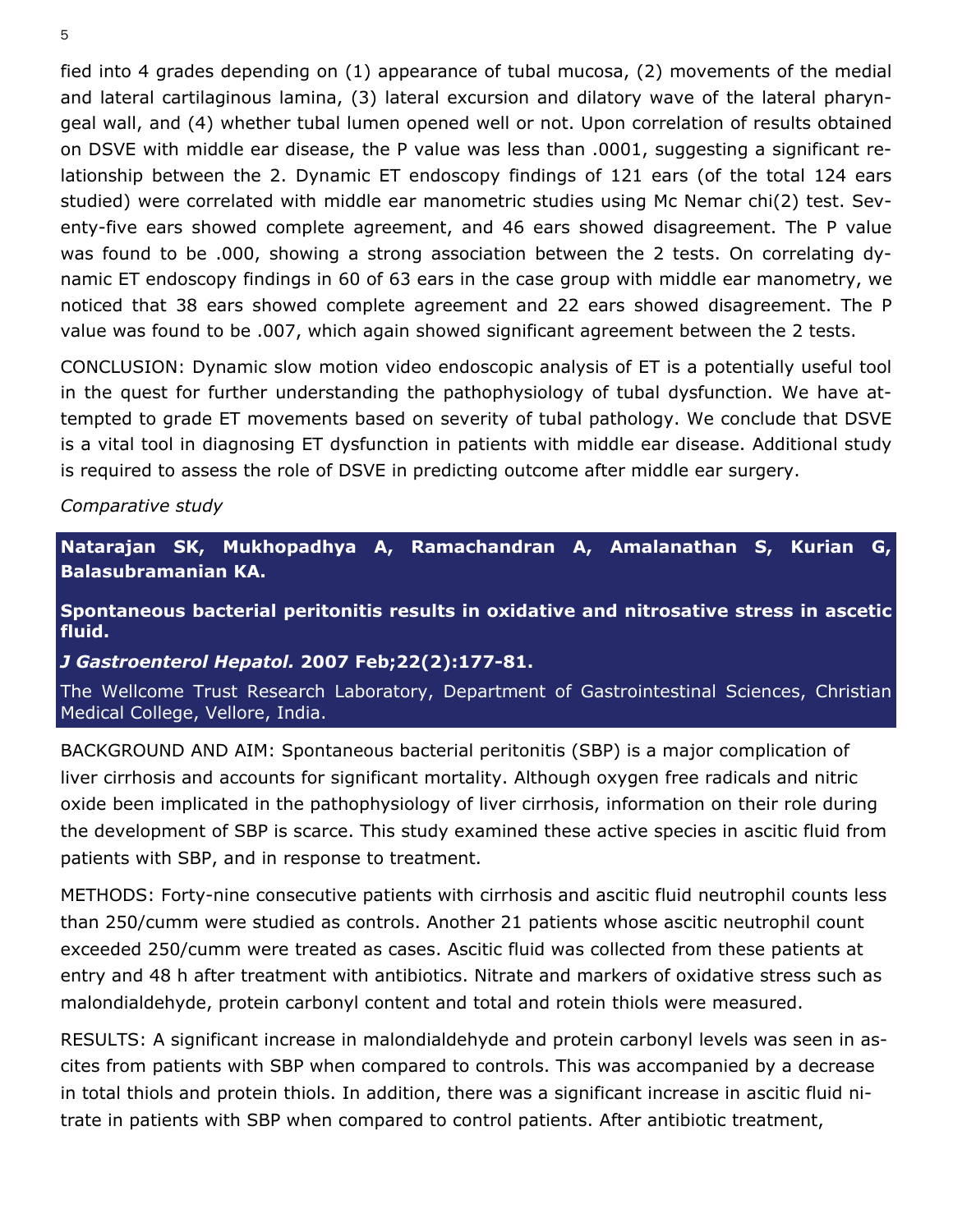malondialdehyde, protein carbonyl and nitrate levels dropped back towards control values, and total thiols also recovered.

CONCLUSIONS: This study demonstrated the presence of oxidative stress in ascitic fluid from patients with SBP, and showed that ascitic fluid nitrate may be a marker for diagnosing SBP and a useful index in determining therapeutic response to antibiotic treatment.

#### *Comparative study*

**Sivalingam N, Hanumantharaya R, Faith M, Basivireddy J, Balasubramanian KA, Jacob M. Curcumin reduces indomethacin-induced damage in the rat small intestine.** 

## *J Appl Toxicol.* **2007 Mar 9; [Epub ahead of print]**

Department of Biochemistry, Christian Medical College, Vellore, 632002, Tamil Nadu, India.

Non-steroidal anti-inflammatory drugs (NSAIDs) are commonly used in clinical medicine. Their utility is, however, often limited by the adverse effects they produce in the gastrointestinal tract. Oxidative stress has been shown to occur in the small intestine in response to the oral administration of indomethacin, an NSAID commonly used in toxicity studies. In view of this, the effect of curcumin, an agent with anti-oxidant properties, was evaluated on indomethacininduced small intestinal damage in a rat model. Rats were pretreated with various doses of curcumin (20 mg kg(-1), 40 mg kg(-1) and 80 mg kg(-1)) before administering indomethacin at 20 mg kg(-1). Various parameters of oxidative stress and the extent of small intestinal damage produced by indomethacin, with and without pretreatment with curcumin, were measured. Macroscopic ulceration was found to occur in the small intestine in response to indomethacin. The viability of enterocytes from indomethacin-treated animals was significantly lower than those from control animals. Drug-induced oxidative stress was also evident as seen by increases in the levels of malondialdehyde and protein carbonyl and in activities of pro-oxidant enzymes such as myeloperoxidase and xanthine oxidase in indomethacin-treated rats. Concomitant decreases were seen in the activities of the antioxidant enzymes catalase and glutathione peroxidase in these animals. Pretreatment with curcumin was found to ameliorate these drug-induced changes. Thus, curcumin appears to hold promise as an agent that can potentially reduce NSAID-induced small intestinal damage.

## *Comparative study*

**Subbanna PK, Prasanna CG, Gunale BK, Tyagi MG.** 

**Acetyl salicylic acid augments functional recovery following sciatic nerve crush in mice.** 

*J Brachial Plex Peripher Nerve Inj.* **2007 Feb 42:3.** 

Department of Pharmacology & Clinical Pharmacology, Christian Medical College, Vellore-

ABSTRACT: Cyclin-dependent kinase 5 (CDK-5) appears to play a significant role in peripheral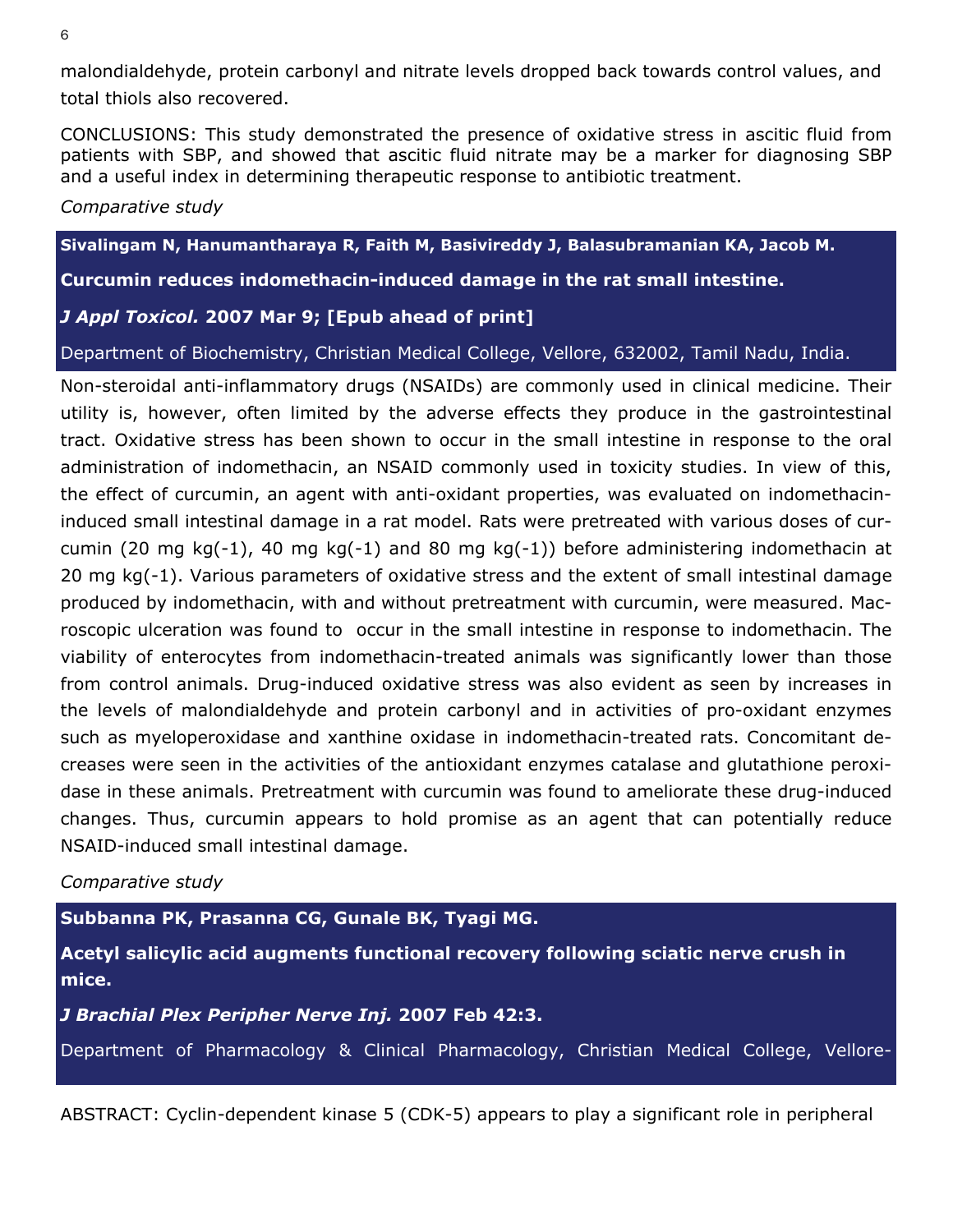nerve regeneration as CDK-5 inhibition retards nerve regeneration following nerve crush. Antiinflammatory drug acetyl salicylic acid elevates CDK-5 and reduces ischemia - reperfusion injury in cultured neurons. In this study we have evaluated the effect of acetyl salicylic acid on functional recovery following sciatic nerve crush in mice. Eighteen Swiss albino mice underwent unilateral sciatic nerve crush. Test animals received acetyl salicylic acid (100 mg/kg/day,  $n = 6$ ) or 50 mg/kg/day,  $n = 6$ ) and control animals ( $n = 6$ ) received normal saline for 14 days following surgery. Functional recovery was assessed with improvement in Sciatic Function Index, nociception and gait. In comparison with normal saline treatment, acetyl salicylic acid (100 mg/ kg/day) significantly improved functional recovery following sciatic nerve crush. Antiinflammatory drug acetyl salicylic acid appears to be a promising agent for treating peripheral nerve injuries and hence elucidation of its neuroprotective pathways is necessary.

## *Comparative study*

**Sundaresan S, Eapen CE, Shaji RV, Chandy M, Kurian G, Chandy G. Screening for mutations in ATP7B gene using conformation-sensitive gel electrophoresis in a family with Wilson's disease.** 

## *Med Sci Monit.* **2007 Mar;13(3):CS38-40.**

Department of Gastrointestinal Sciences, Christian Medical College, Vellore, Tamil Nadu, India.

BACKGROUND: Wilson's disease (WD) is an autosomal recessive disorder leading to copper overload, mainly in the liver and brain, due to mutations in the ATP7B gene. About 10% of heterozygous carriers of ATP7B gene mutations have decreased serum ceruloplasmin, posing diagnostic difficulties.

CASE REPORT: We report a four-member family wherein the 11-year-old daughter was diagnosed as having WD based on standard biochemical tests and the presence of Kayser Fleischer rings. On screening the entire family for WD, both parents and her eight-year-old brother had no clinical evidence of WD. However, serum ceruloplasmin was markedly decreased in the brother and was borderline low in the father, raising the possibility that the brother also had WD. We used conformation-sensitive gel electrophoresis (CSGE) to screen for mutations in the ATP7B gene in this family. Using CSGE we found that the patient's father and brother had an aberrant pattern in exon 8 of the ATP7B gene, the mother an aberrant pattern in exon 13, while the daughter (the index patient) had aberrant patterns in exons 8 and 13 of the ATP7B gene. DNA sequencing revealed that the index patient was a compound heterozygote with 2292- 2312de121bp (a novel mutation) and Arg969Gln mutations, while the father and brother were heterozygous for the 2292-2312de121bp mutation and the mother for the Arg969Gln mutation.

CONCLUSIONS: This case report illustrates the utility of CSGE in analyzing mutations in the ATP7B gene to resolve diagnostic dilemmas arising in heterozygous carriers with low serum ceruloplamin.

*Case report*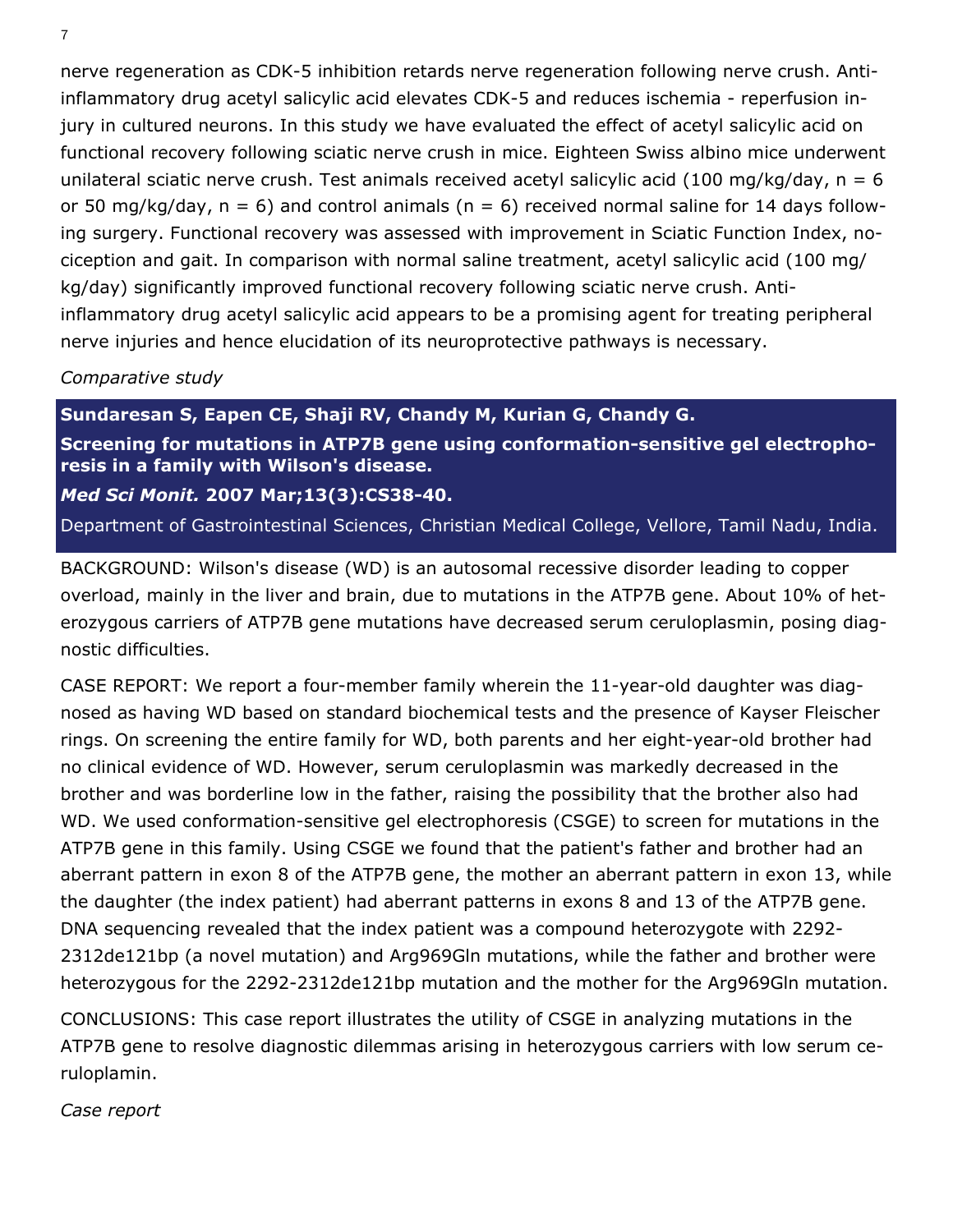## <span id="page-7-0"></span>**Mukha RP, Kumar S, Kekre NS**

**Ureteral frozen section analysis during radical cystectomy: Do margins matter?** 

#### *Indian J Urol* **2007;23:210-211**

Department of Urology, Christian Medical College, Vellore - 632 004, India

No abstract available

#### **Epidemiology / Public Health**

**Ajjampur SS, Gladstone BP, Selvapandian D, Muliyil JP, Ward H, Kang G.** 

**Molecular and spatial epidemiology of cryptosporidiosis in children in a semiurban community in South India.** 

*J Clin Microbiol.* **2007 Mar;45(3):915-20. Epub 2007 Jan 24.** 

#### Department of Gastrointestinal Sciences, Christian Medical College, Vellore 632004, India

 Cryptosporidium spp. are a leading cause of diarrhea in Indian children, but there are no data for prevalent species or subgenotypes. Genetic characterization of Cryptosporidium spp. by PCR-restriction fragment length polymorphism and spatial analysis of cases using Geographical Information Systems technology was carried out for 53 children with cryptosporidial diarrhea in an urban slum. The two most common species were C. hominis (81%) and C. parvum (12%). Other species identified were C. felis and C. parvum (mouse genotype). Five subgenotypes were identified at the Cpgp40/15 locus. Subgenotype Ia predominated among C. hominis isolates, and all C. parvum isolates were subgenotype Ic. C. hominis infection was associated with a greater severity of diarrhea. Sequencing of the Cpgp40/15 alleles of C. felis and C. parvum (mouse genotype) revealed similarities to subgenotype IIa and C. meleagridis, respectively. Space-time analysis revealed two clusters of infection due to C. hominis Ia, with a peak in February 2005. This is the first study to demonstrate space-time clustering of a single subgenotype of C. hominis in a setting where cryptosporidiosis is endemic. Molecular characterization and spatial analysis have the potential to further the understanding of disease and transmission in the community.

*Prospective study*

**Baddam John P, Russell S, Russell PS.** 

**The Prevalence of Posttraumatic Stress Disorder Among Children and Adolescents Affected by Tsunami Disaster in Tamil Nadu.** 

*Disaster Manag Response.* **2007 January - March; 5(1):3-7.**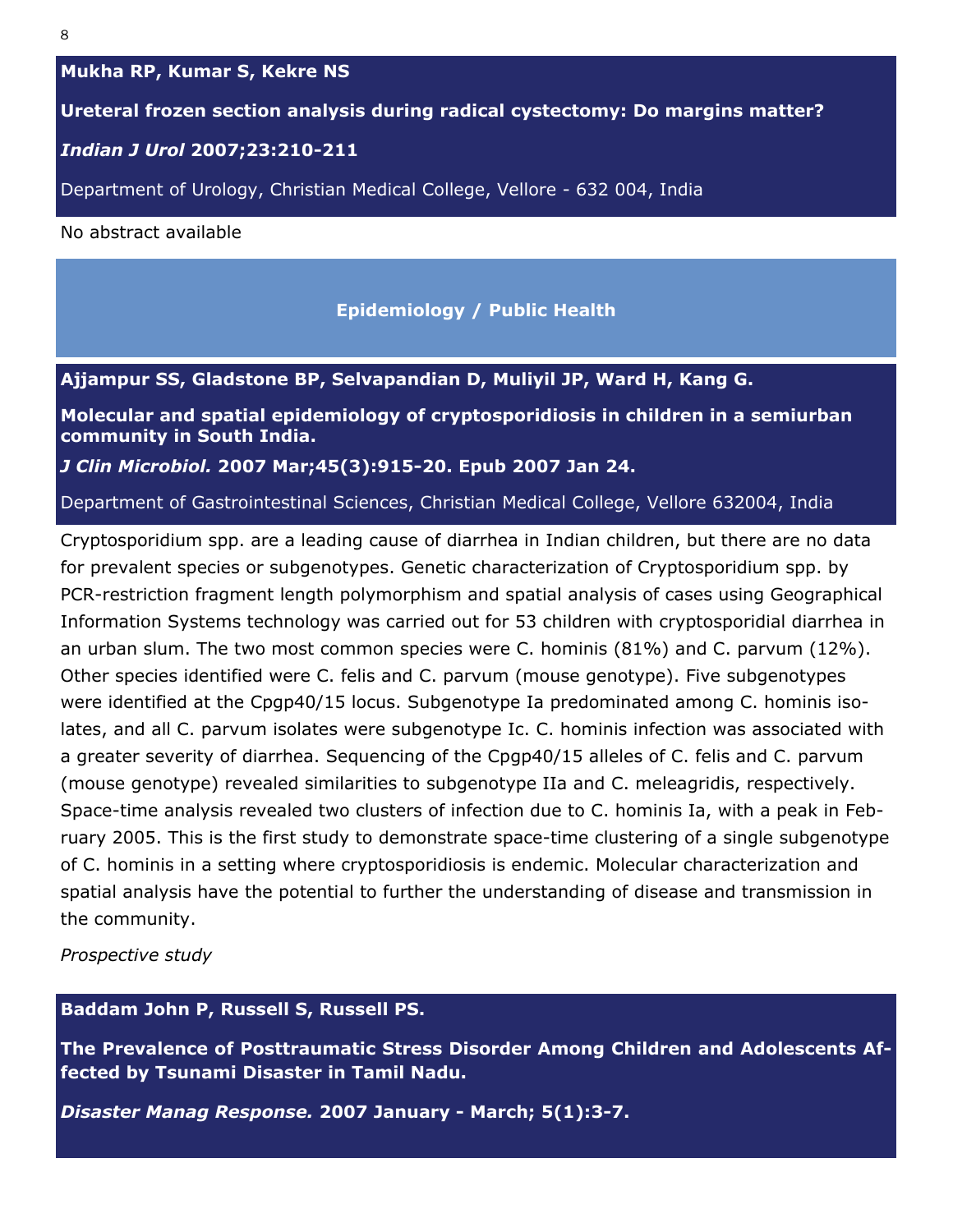Institute for Human Relations, Counselling and Psychotherapy, Christian Counselling Centre, Vellore, Tamil Nadu, Southern India; Department of Psychiatry, Christian Medical College, Vellore, Tamil Nadu, India

The Asian earthquake and subsequent tsunami of December 2004, one of the largest natural disasters in recent history, resulted in the deaths of over 250,000 people and massive destruction in 8 countries. As with any disaster, children are at risk for developing short- and longterm psychological consequences, including posttraumatic stress disorder (PTSD). One area particularly affected by this disaster was southern India. Five hundred twenty-three juvenile survivors of the tsunami were studied to determine the prevalence of PTSD. The survey was conducted in 2 waves. Interviews were conducted by postgraduate psychiatric social work students, proficient in the local language of Tamil and trained in PTSD-related data collection. The Impact of Event Scale-8 items Tamil Version and Child Behaviour Checklist Post-traumatic Stress Disorder-Tamil Revised Version, with age-specific measures and validated for the local culture and language, were used for the study. Our study revealed a prevalence of 70.7% for acute PTSD and 10.9% for delayed onset PTSD. PTSD was more prevalent among girls and more severe among adolescents exposed to loss of life or property. These results indicate that PTSD is widely prevalent among the survivors of the tsunami, reinforcing the need to develop an effective, culturally sensitive outreach therapy strategy for them.

## *Prospective study*

**Banerjee I, Gladstone BP, Le Fevre AM, Ramani S, Iturriza-Gomara M, Gray JJ, Brown DW, Estes MK, Muliyil JP, Jaffar S, Kang G.** 

**Neonatal infection with G10P[11] rotavirus did not confer protection against subsequent rotavirus infection in a community cohort in Vellore, South India.** 

*J Infect Dis.* **2007 Mar 1;195(5):625-32. Epub 2007 Jan 22; Comment in: J Infect Dis. 2007 Mar 1;195(5):611-4.** 

Department of Gastrointestinal Sciences, Christian Medical College, Vellore 632004, India.

BACKGROUND: Various observational studies have suggested that neonatal rotavirus infection confers protection against diarrhea due to subsequent rotavirus infection. We examined the incidence of rotavirus infection and diarrhea during the first 2 years of life among children infected with the G10P[11] rotavirus strain during the neonatal period and those not infected with rotavirus.

METHODS: Children were recruited at birth and were followed up at least twice weekly. Stool samples, collected every 2 weeks for surveillance and at each episode of diarrhea, were screened by enzyme-linked immunosorbent assay and were genotyped by polymerase chain reaction.

RESULTS: Among 33 children infected neonatally with G10P[11] and 300 children not infected with rotavirus, there was no significant difference in the rates of rotavirus-positive diarrhea (rate ratio [RR], 1.05 [95% confidence interval [CI], 0.61-1.79]), moderate or severe rotavirus-positive diarrhea (RR, 1.42 [95% CI, 0.73-2.78]), or asymptomatic rotavirus shedding (RR, 1.25 [95% CI, 0.85-1.83]).

CONCLUSION: Neonatal G10P[11] infection with a strain resembling a vaccine candidate did not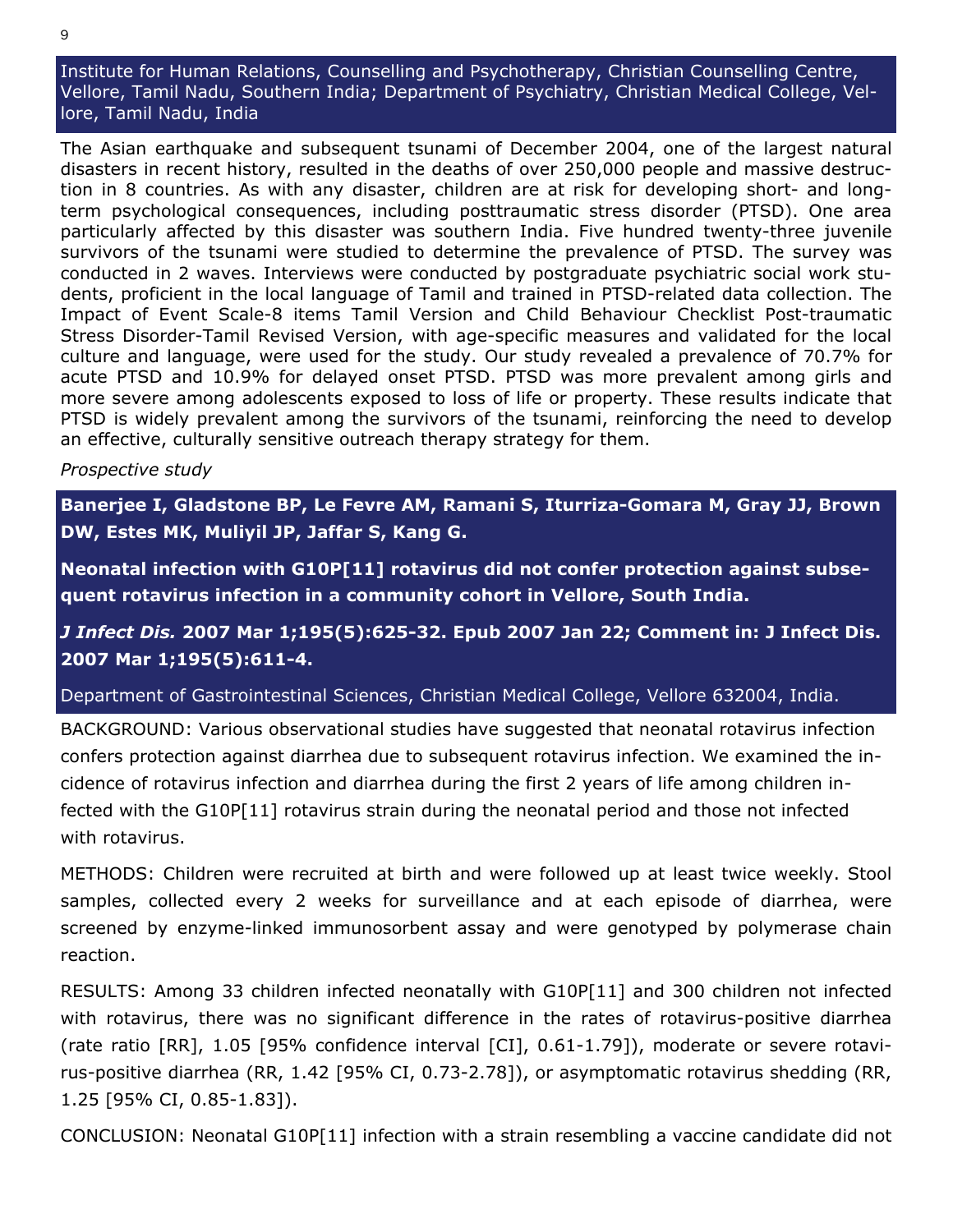confer protection against subsequent rotavirus infection or diarrhea of any severity in this setting.

*Prospective study*

## **Gnanamony M, Peedicayil A, Abraham P.**

# **An overview of human papillomaviruses and current vaccine strategies.**  *Indian J Med Microbiol.* **2007 Jan;25(1):10-7.**

Department of Clinical Virology, Christian Medical College, Vellore, Tamil Nadu, India

Cervical cancer is one of the most common cancers in women worldwide, particularly in developing countries. The viral origin of cervical cancer has been proven beyond any reasonable doubt. Persistent infection with certain subsets of human papillomaviruses is recognized as a necessary cause for the development of cervical cancer. Persistence of oncogenic HPVs, immunodeficiency, high HPV viral load and cofactors like smoking, multiple sex partners and poor nutrition predispose to cervical cancer. Prophylactic vaccines using HPV virus-like particles containing capsid protein L1 have shown protection against disease in animals and are currently undergoing clinical trials. Therapeutic vaccines using HPV E6 and E7 proteins are also being investigated for their ability to remove residual infection.

*Review*

**Raghupathy P, Antonisamy B, Fall CH, Geethanjali FS, Leary SD, Saperia J, Priya G, Rajaratnam A, Richard J.** 

**High prevalence of glucose intolerance even among young adults in south India.** 

## *Diabetes Res Clin Pract.* **2007 Aug;77(2):269-79. Epub 2007 Jan 16.**

Department of Child Health, Christian Medical College, Vellore 632004, India.

India is experiencing an epidemic of Type 2 diabetes mellitus (DM) in young adults. This study reports the prevalence of glucose intolerance, and insulin profiles, and their relationship to lifestyle factors in 2218 young adults (aged 26-32 years; 997 urban, 1221 rural) in south India. They were drawn from a cohort of 10,691 individuals born during 1969-1973 in Vellore and nearby villages. Family history, socio-economic status, physical activity and tobacco and alcohol use were recorded. Oral glucose tolerance tests were performed for diagnosis (WHO recommendations). Insulin resistance and secretion were derived from plasma insulin concentrations. Median BMI was 20.0kg/m(2). The prevalence of Type 2 DM and impaired glucose tolerance (IGT) was higher in urban than in rural subjects (3.7% versus 2.1%, p=0.02; 18.9% versus 14.3%, p=0.002, respectively), while prevalence of impaired fasting glycaemia (IFG) was similar in urban and rural populations (3.8% versus 3.4%, p=0.04). Type 2 DM, IGT, IFG or higher insulin resistance and increment were associated with higher socio-economic status (more household possessions) and higher percentage body fat, body mass index and waist/hip ratio. Insulin increment was lower in men with higher alcohol consumption. Our data suggest high levels of glucose intolerance in young rural and urban adults highlighting an urgent need for preventive action to avert a public health catastrophe in India.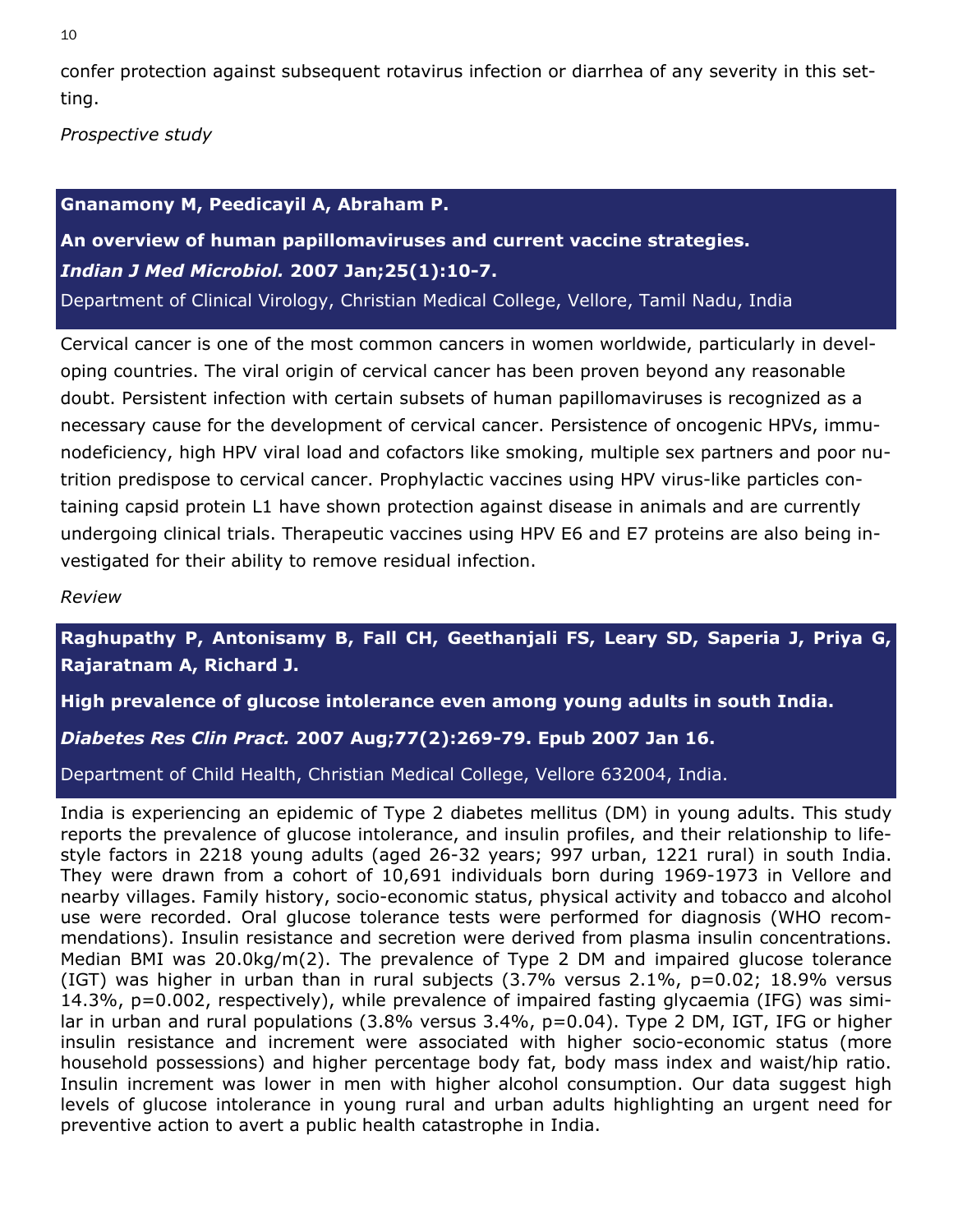## *Prospective study*

**Ramani S, Banerjee I, Gladstone BP, Sarkar R, Selvapandian D, Le Fevre AM, Jaffar S, Iturriza-Gomara M, Gray JJ, Estes MK, Brown DW, Kang G.** 

**Geographic information systems and genotyping in identification of rotavirus G12 infections in residents of an urban slum with subsequent detection in hospitalized children: emergence of G12 genotype in South India.** 

*J Clin Microbiol.* **2007 Feb;45(2):432-7. Epub 2006 Nov 29.**

Department of Gastrointestinal Sciences, Christian Medical College, Vellore, India.

Rotavirus infections by G12 strains in several countries have recently been described. In this study, we report the emergence of G12 strains in south India. Fourteen cases of G12 infection were identified between June and September 2005. G12 was seen in combination with P[6], P [8], or nontypeable P type. Nine cases, including five symptomatic infections and four asymptomatic infections, were identified as part of routine surveillance for rotavirus infections in a birth cohort in the community between June and July 2005. Significant temporal and time-space clustering of eight of these cases represents a possible recent introduction of a new rotavirus VP7 genotype. Previous rotavirus infections had been documented for six of the nine children in the community. In the following 2 months, five cases of G12 infection were identified among children presenting to a referral hospital with diarrhea. This is the first description of symptomatic and asymptomatic G12 infections in children in the community. The detection of G12 strains from different parts of the world in recent years suggests the possibility of its emergence as an important global genotype. Monitoring of cocirculating rotavirus strains and detection of emerging strains is important in the context of the availability of rotavirus vaccines.

*Cross-sectional study*

**Sarkar R, Prabhakar AT, Manickam S, Selvapandian D, Raghava MV, Kang G, Balraj V.** 

**Epidemiological investigation of an outbreak of acute diarrhoeal disease using geographic information systems.** 

*Trans R Soc Trop Med Hyg.* **2007 Jun;101(6):587-93. Epub 2007 Jan 30.** 

Department of Community Health, Christian Medical College, Vellore 632 002, Tamil Nadu, India.

An outbreak of acute diarrhoeal disease in a village in southern India was investigated through personal interviews of all households. Maps were drawn using geographic information system (GIS) tools of the water supply system, sewage channels and areas with observed faecal contamination of soil within and around the village. Geographic coordinates for each house in the village were extracted from a central database from the healthcare service provider for the village. Geographical clustering of cases was looked for using the SaTScan software, and diarrhoeal disease attack rates were calculated. Diarrhoeal disease occurred uniformly throughout the village without clustering in any area. All ages and both sexes were affected, but extremes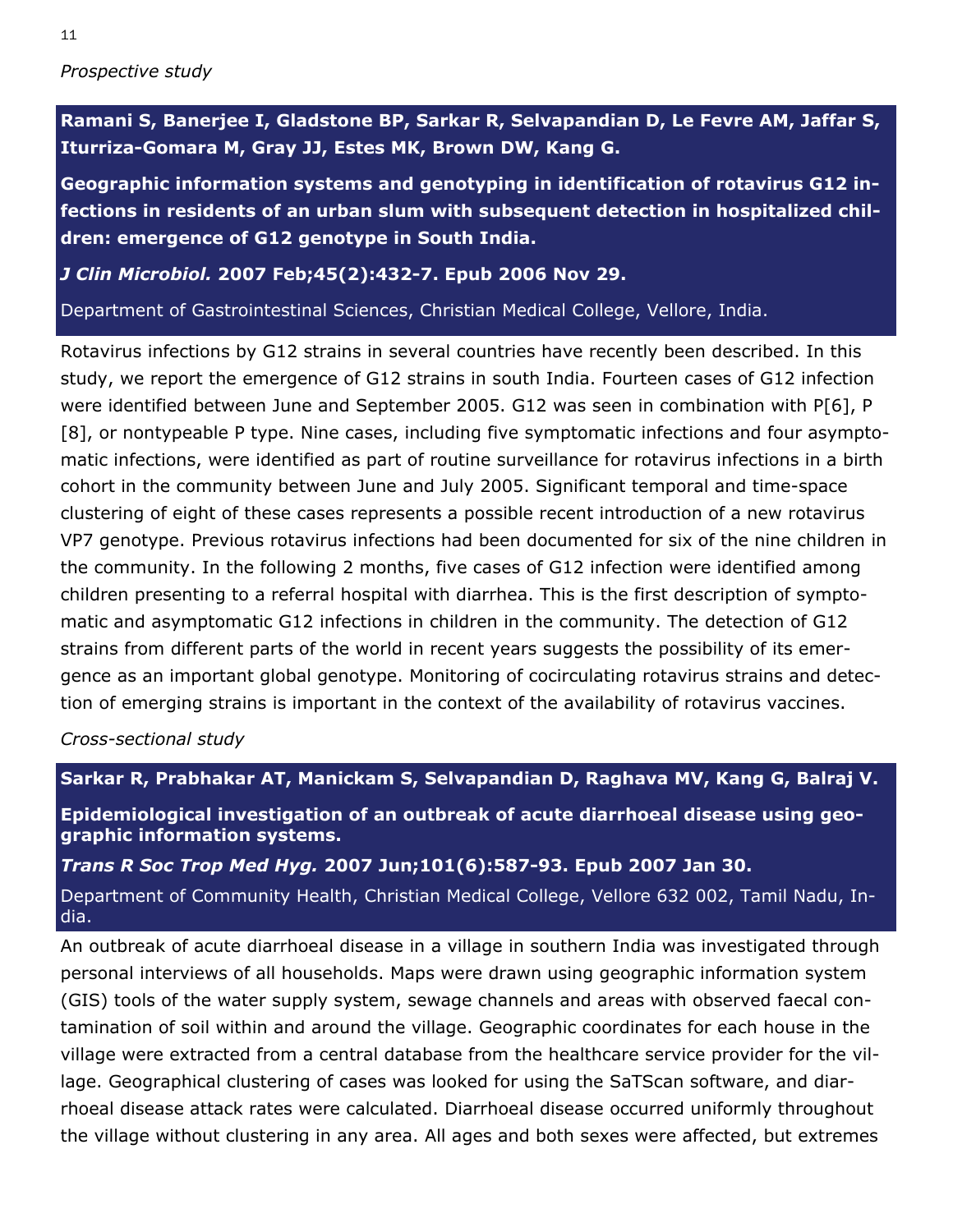of ages were at higher risk. Water samples collected for microbiological examination after instituting control measures showed high coliform counts. Chlorine levels in the water tested were found to be inadequate to decontaminate common pathogens. Local cultural practices such as indiscriminate defecation in public places, washing clothes and cleaning utensils from water taps where the community collected its drinking water, and poor engineering design and maintenance of the water supply system were the risk factors that could have contributed to this outbreak.

*Cross-sectional study*

# **Vaid A, Mammen A, Primrose B, Kang G**

**Infant mortality in an urban slum** 

# *Indian Journal of Pediatrics* **2007; 74(5): 449-453**

Department of Gastrointestinal Sciences; Department of Community Health, Christian Medical College, Vellore, Tamil Nadu, India

OBJECTIVE**.** Infant and child mortality are important indicators of the level of development of a society, but are usually collected by governmental agencies on a region wide scale, with little local stratification. In order to formulate appropriate local policies for intervention, it is important to know the patterns of morbidity and mortality in children in the local setting. METHODS. This retrospective study collected and analyzed data on infant mortality for the period 1995 to 2003 in an urban slum area in Vellore, southern India from government health records maintained at the urban health clinic.

RESULTS. The infant mortality rate over this period was 37.9 per 1000 live births. Over half (54.3%) of the deaths occurred in the neonatal period. Neonatal deaths were mainly due to perinatal asphyxia (31.9%), pre-maturity (16.8%) and aspiration pneumonia or acute respiratory distress (16.8%), while infant deaths occurring after the first mth of life were mainly due to diarrheal disease (43%) and respiratory infections (21%).

CONCLUSION. These results emphasize the need to improved antenatal and perinatal care to improve survival in the neonatal period. The strikingly high death rate due to diarrheal illness highlights the requirements for better sanitation and water quality.

*Retrospective study*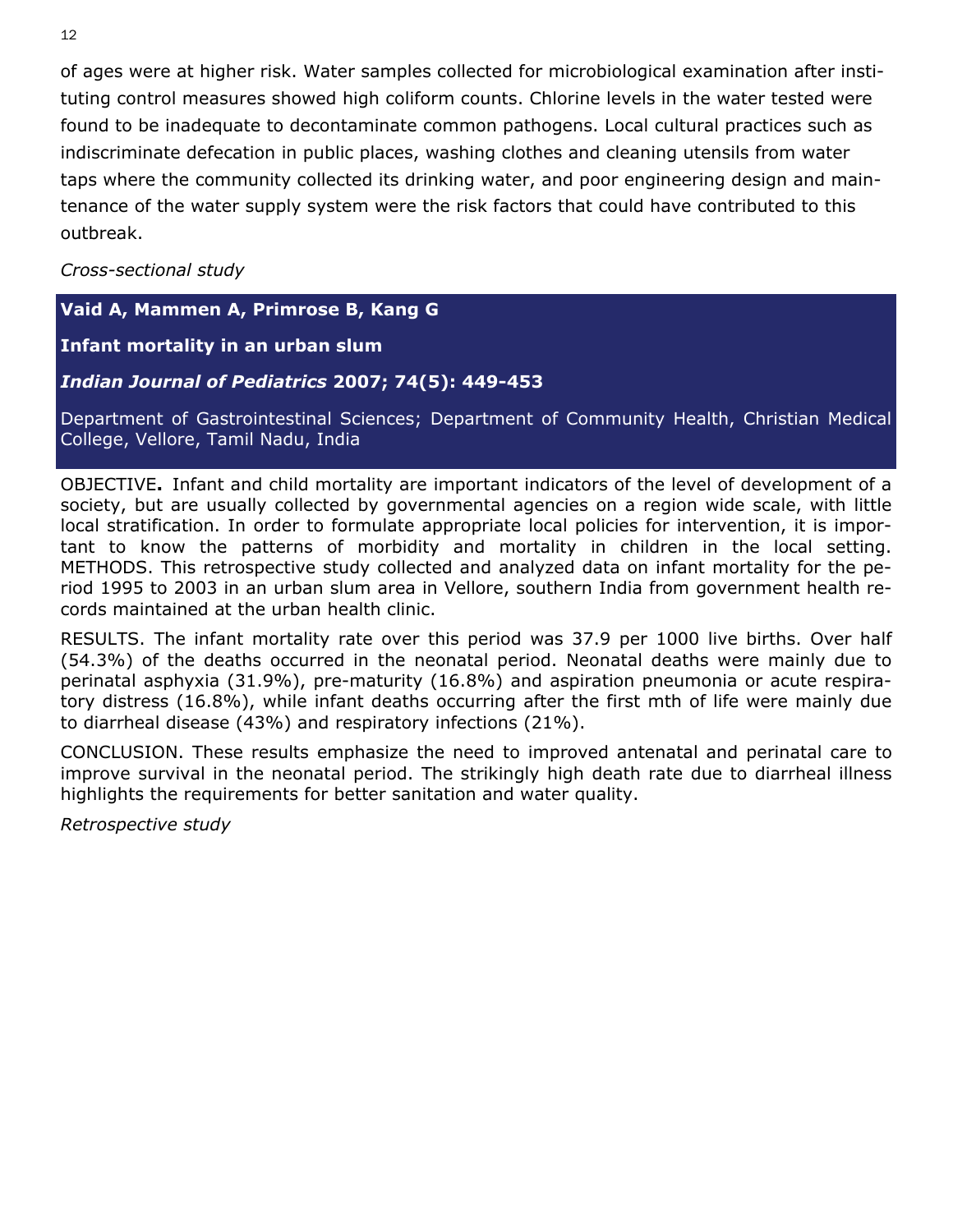#### **Clinical: Observational Studies**

#### <span id="page-12-0"></span>**Balamugesh T, Christopher DJ, George B, Rajesh T.**

**Strongyloidosis hyperinfection in a neutropenic host diagnosed by bronchoalveolar lavage.** 

## *Indian J Chest Dis Allied Sci.* **2007 Jan-Mar;49(1):37-9.**

Department of Pulmonary Medicine, Christian Medical College, Vellore, Tamil Nadu, India.

Opportunistic disseminated strongyloidosis is an important cause of morbidity and mortality in immunocompromised patients. In addition to a high index of clinical suspicion, alerting the microbiologist will help in diagnosing this condition early and institute therapy. We report a 51 year-old male who developed pulmonary infiltrates during the period of chemotherapy-induced neutropenia. Strongyloidosis larvae were found on bronchoalveolar lavage fluid and stool specimens. The patient responded to treatment with albendazole.

*Case report* 

**Eapen CE, Mammen T, Moses V, Shyamkumar NK.** 

**Changing profile of Budd Chiari syndrome in India.** 

#### *Indian J Gastroenterol.* **2007 Mar-Apr;26(2):77-81.**

Department of Gastrointestinal Sciences, Christian Medical College, Vellore 632004, Tamil Nadu, India.

There is increasing evidence that Budd Chiari syndrome occurs when acquired predisposing factor(s) affect a susceptible individual with one or more underlying thrombophilic conditions. Geographical variations in disease pattern of Budd Chiari syndrome exist, which may reflect differing predisposing factors. We review a change in disease profile of Budd Chiari syndrome in India over the past three decades. While earlier studies from India reported isolated inferior vena cava (IVC) obstruction as the commonest disease type, this is a minority in more recent reports where a combination of IVC and hepatic vein obstruction is the commonest type. Longer duration of illness has been shown to be associated with IVC obstruction and the recent change in disease profile in India may reflect earlier diagnosis of Budd Chiari syndrome. Poverty, malnutrition, recurrent bacterial infections and filariasis have been previously suggested as predisposing factors for IVC obstruction. Improvement in hygiene and sanitation may partly explain the recent change in disease profile of Budd Chiari syndrome in India.

#### *Review*

**David AW, Stephen E, Pradhan NR, Nayak S, Perakath B.** 

**Adult idiopathic ileosigmoid intussusception prolapsing per rectum.** 

*Indian J Gastroenterol.* **2007 Jan-Feb;26(1):39-40.** 

General Surgery and Colorectal Surgery Unit, Christian Medical College, Vellore, 632 004, India.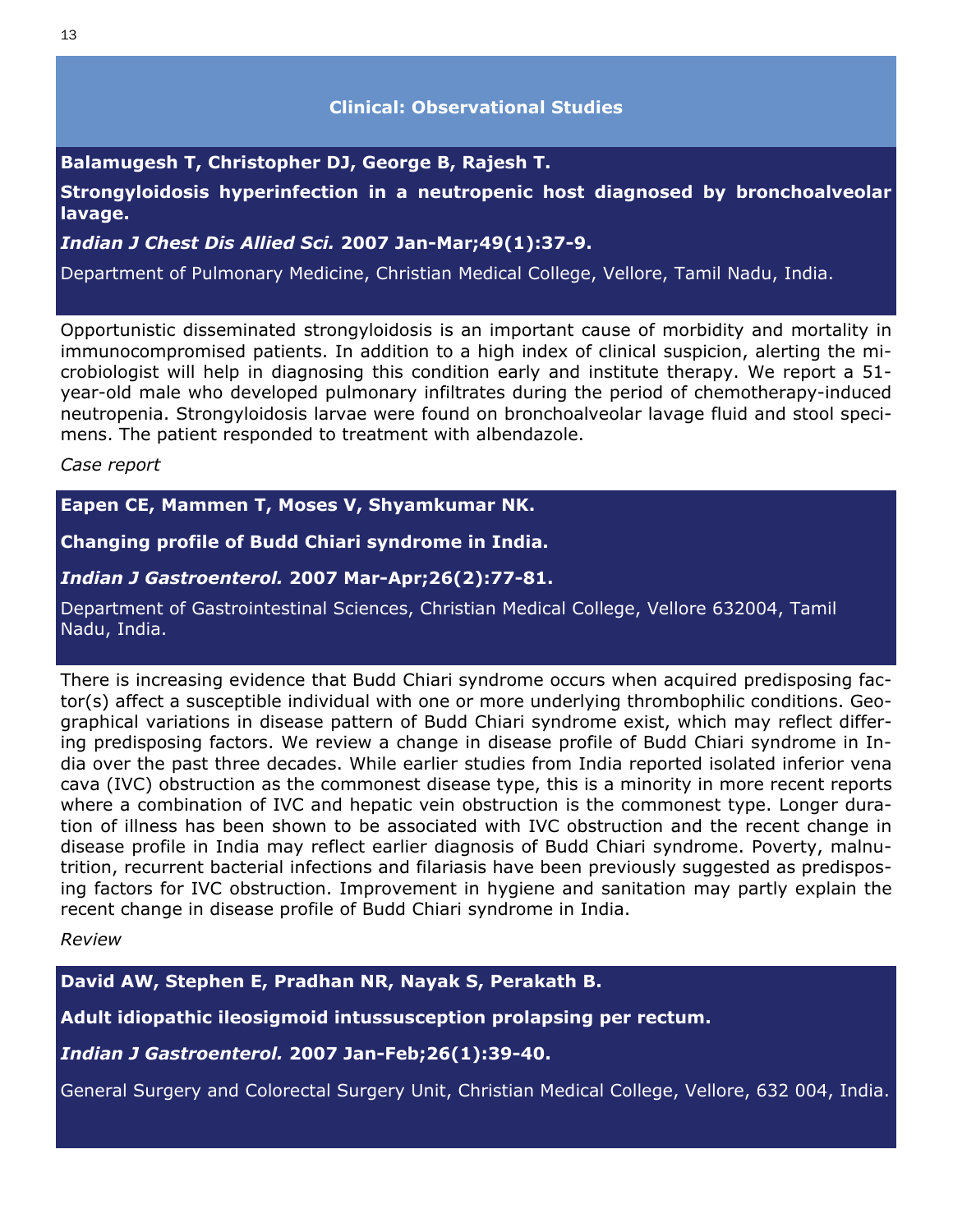Ileosigmoid intussusception can lead to ischemia and necrosis of either the ileum or sigmoid colon. Ileosigmoid intussusception as a mass prolapsing per rectum in an adult has not been previously reported. We report a 50-year-old man with such a presentation. He recovered uneventfully after subtotal colectomy.

*Case report* 

**Finny P, Jacob JJ, Thomas N, Philip J, Rajarathnam S, Oommen R, Nair A, Seshadri MS.** 

**Medullary thyroid carcinoma: a 20-year experience from a centre in South India.** 

*ANZ J Surg. 2007* **Mar;77(3):130-4.; Comment in: ANZ J Surg. 2007 Mar;77(3):98.** 

Department of Endocrinology, Christian Medical College, Vellore, Tamilnadu, India

BACKGROUND: Management of medullary thyroid carcinoma (MTC) remains controversial despite many advances over the past five decades. We attempt to review the presentation, management and prognosis of MTC at our institution over the last two decades.

METHODS: We conducted a retrospective review of the records of 40 patients with MTC over a period of 20 years.

RESULTS: Ten patients had hereditary MTC and 30 had sporadic MTC. The mean age of presentation was 41 years. Sixty-five per cent of the patients had a definite thyroid swelling and 43% had lymphadenopathy at the time of presentation. Total thyroidectomy with a central neck dissection was carried out in 82.5% of patients. Adjuvant therapy was given in 75% of patients because of extensive/residual disease. Postoperative hypercalcitoninaemia was seen 73% of patients. (131)I metaiodobenzylguanidine scanning was carried out in 16 patients with persistent hypercalcitoninaemia; the uptake was positive in 10 and negative in 6, indicating a positivity of 62%.

CONCLUSION: Medullary thyroid carcinoma accounts for 2.5% of thyroid carcinomas. There is a small male preponderance. In our series (131)I metaiodobenzylguanidine scan had a better positivity than what has been reported in the published work. Persistent postoperative hypercalcitoninaemia was associated with a poorer prognosis that did not reach statistical significant.

*Retrospective case series* 

**Ghosh DN, Sen S, Chacko J, Thomas G, Karl S, Mathai J.** 

**The leaking pancreatic duct in childhood chronic pancreatitis.** 

*Pediatr Surg Int.* **2007 Jan;23(1):65-8. Epub 2006 Sep 26.** 

Department of Paediatric Surgery, Christian Medical College and Hospital, Vellore, Tamil Nadu 632004, India.

The leaking pancreatic duct in childhood chronic pancreatitis presents with ascites and pleural effusion and is a potentially lethal condition. Seven children with this condition were seen in the period 2003-2006. The correct diagnosis was not entertained till a raised serum amylase was discovered. The diagnosis was confirmed by very high levels of amylase in the aspirated abdominal or pleural fluid. Computerized tomogram was the most useful imaging study and demonstrated a dilated pancreatic duct. All children were operated within 6 days of diagnosis by a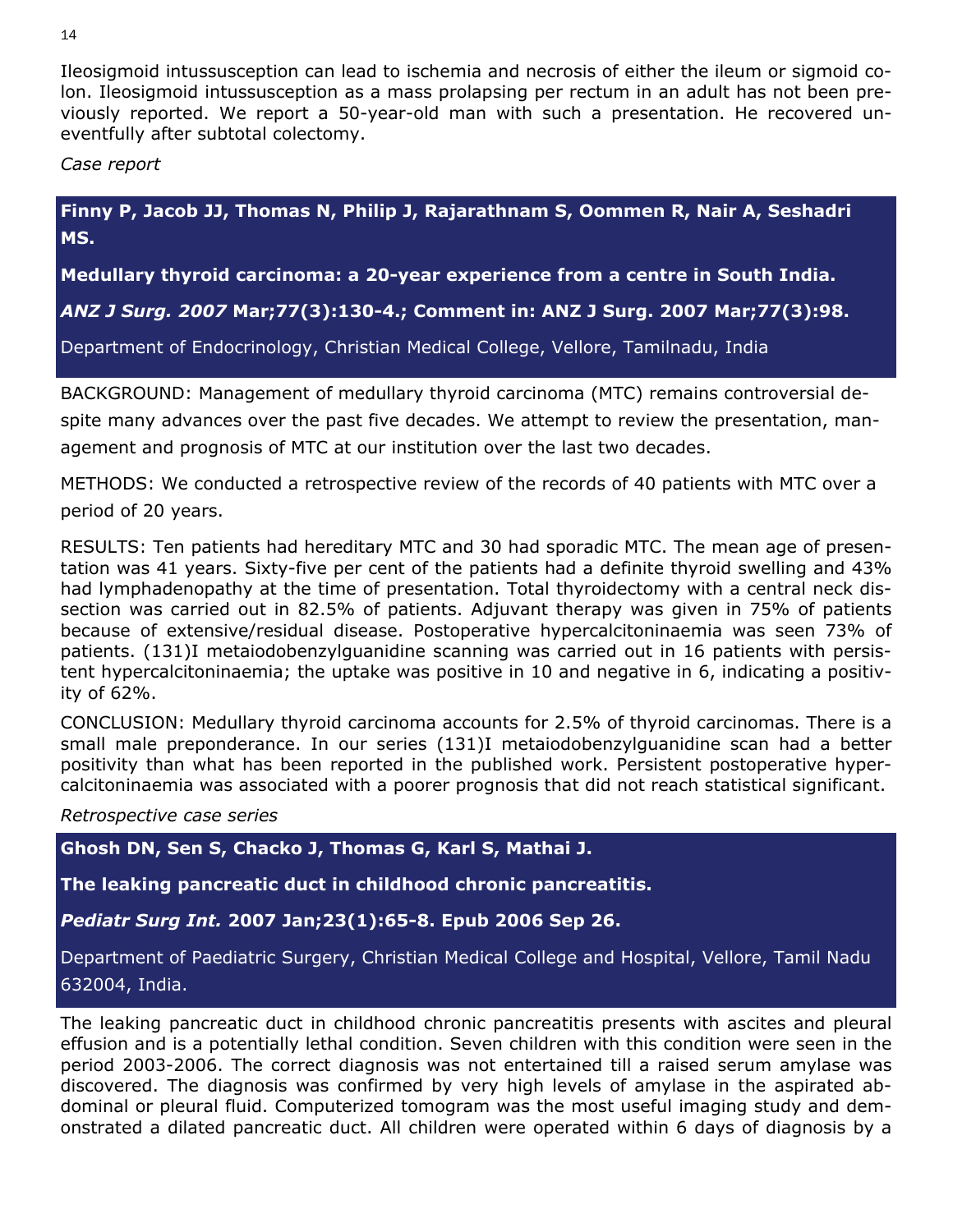Puestow's procedure in six and peripancreatic drainage in one. Six children made a prompt and lasting recovery after a Puestow's procedure while one child, also suffering from metastatic neuroblastoma, died in the immediate post operative period after peripancreatic drainage. We recommend prompt and definitive surgical management of this potentially lethal condition.

*Case series* 

# **Govil S, Justus A, Lakshminarayanan R, Nayak S, Devasia A, Gopalakrishnan G.**

## **Retroperitoneal lymphatics on CT and MR.**

## *Abdom Imaging.* **2007 Jan-Feb;32(1):53-5.**

Department of Radiology, Christian Medical College, Vellore, Tamil Nadu, India.

We report the CT and MRI appearances of dilated retroperitoneal lymphatic channels in six patients. In two patients, these dilated channels resembled a mass of confluent low-density lymph nodes on CT. On MR urography the lymphatic channels in all six patients were seen as a meshwork of multiple tubular, tortuous, fluid-filled structures in the retroperitoneum of the abdomen and pelvis. On axial T1W images, these channels were seen as numerous, interconnected small, nodular and streaky intensities and as a cloak of diffuse homogenous hyperintensity on T2W axial images. The lymphatic nature of these abnormalities was confirmed at surgery in one patient. In another patient, the calibre and number of the dilated retroperitoneal channels reduced following anti-filarial therapy. The remaining four patients presented with chyluria.

*Case series* 

**Jacob JJ, Finny P, Thomas M, Thomas N, John M.** 

**Oncogenic osteomalacia.** 

*J Assoc Physicians India.* **2007 Mar;55:231-3.** 

Department of Endocrinology, Christian Medical College, Vellore, India.

A 59-year-old gentleman presented with symptoms of progressively worsening low back pain associated with difficulty in rising from a squat over a period of two years. Biochemical tests confirmed the initial clinical diagnosis of osteomalacia. Blood pool scanning revealed a focal hot spot on the site of the clinically visible swelling close to the metacarpo-phalangeal joint of the left index finger. The biopsy of the specimen obtained by excision was reported to be consistent with a phosphaturic mesenchymal tumour. The patient had complete resolution of symptoms six months following excision of the lesion.

Case report

**Jacob JJ, Thomas N, Seshadri MS.** 

**Tumoral calcinosis of the scalp: An unusual site for a rare tumor.** 

# *Laryngoscope.* **2007 Jan;117(1):179-80.**

Department of Endocrinology, Christian Medical College and Hospital, Vellore, India.

Tumoral calcinosis is a rare calcifying disorder that is associated with deposition of calcium crystals in the periarticular tissues. The mass is most often around the hips, elbows, shoulders, and feet but may be occasionally found elsewhere. We report a case of multiple sporadic tumoral calcinoses in an adult male over the scalp. The scalp as a site of tumoral calcinosis has not been previously reported in adults. Previous surgical excisions done on two occasions had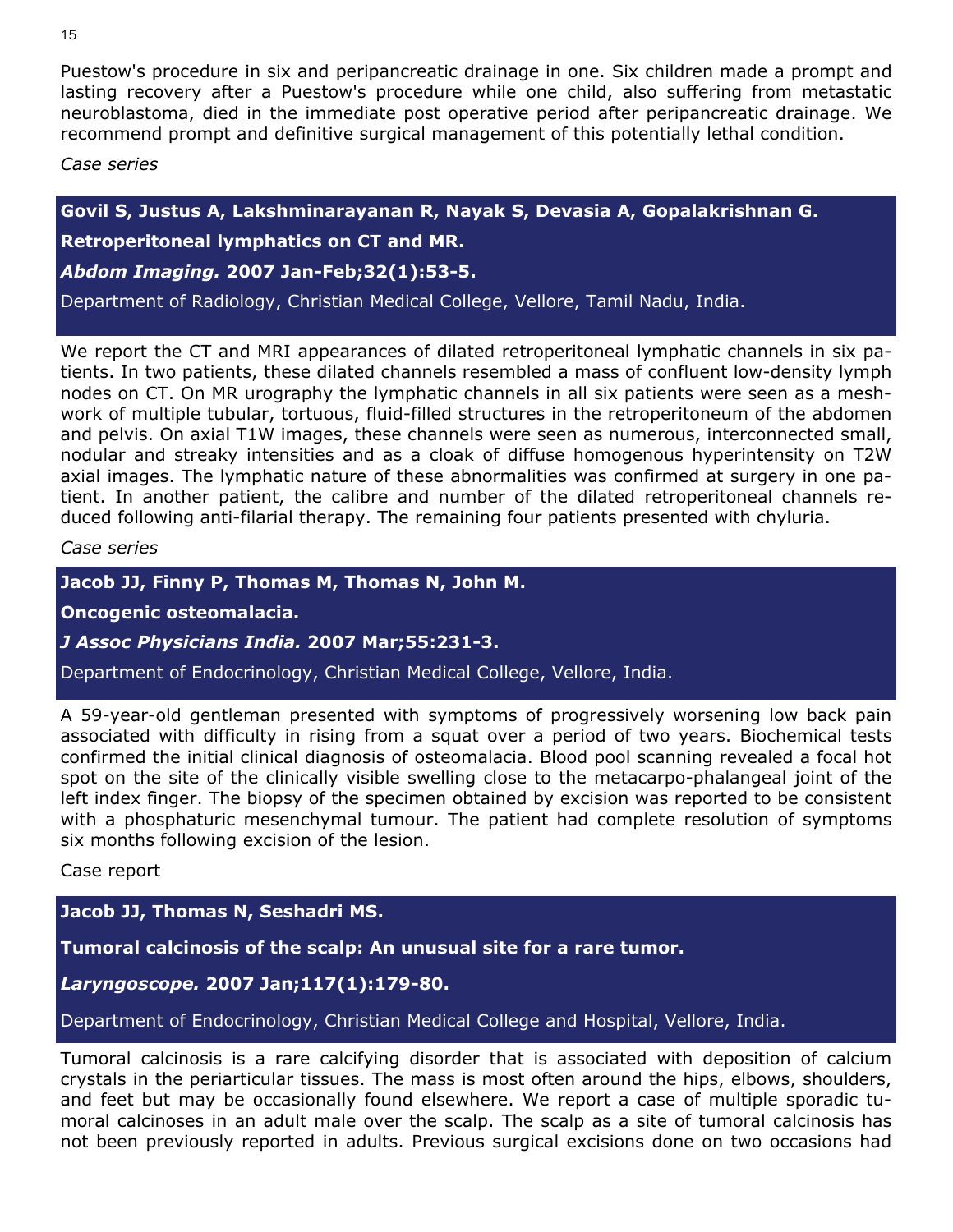16

resulted in recurrence of the tumors. This report highlights the need to include tumoral calcinosis in the differential diagnosis of tumors of the scalp.

*Case report* 

## **John PB, Russell PS.**

**Validation of a measure to assess Post-Traumatic Stress Disorder: a Sinhalese version of Impact of Event Scale.** 

*Clin Pract Epidemol Ment Health.* **2007 Feb 163:4.** 

Child and Adolescent Psychiatry Unit, Department of Psychiatry, Christian Medical College, Vellore 632 002, India.

BACKGROUND: There is paucity of measures to conduct epidemiological studies related to disasters in Sri Lanka. This study validates a Sinhalese translation of the Impact of Event Scale- 8 items version (IES-8) for use in Sri Lanka.

METHODS: This cross-sectional validation study was conducted in the densely populated rural area of Tangalle in the Southern province of Sri Lanka. The English version of the IES-8 after translation procedures in to Sinhalese was administered by trained raters to a community sample of 30 survivors of tsunami aged 13 years and above. Diagnostic accuracy, reproducibility and validity of the translated IES was assessed in terms of sensitivity, specificity, predictive values, likelihood ratios, diagnostic odds ratio, inter-rater reliability, internal consistency, criterion validity and construct validity.

RESULTS: The cut-off score of 15 gave a fair sensitivity (77%) for screening along with other components of diagnostic accuracy. The inter-rater reliability was high (0.89). The internal consistency for the whole scale was high (0.78) with a high face and content validity. The criterion validity was high (0.83) and the construct validity demonstrated the two factor structure documented in the literature.

CONCLUSION: This study demonstrates that this Sinhalese version of the Impact of Event Scale has sound diagnostic accuracy as well as psychometric properties and makes it an ideal measure for epidemiological studies related to natural and man made disasters in Sri Lanka.

*Cross-sectional study*

**Gopalakrishnan G, Prasad GS.** 

**Management of urolithiasis with chronic renal failure.** 

*Curr Opin Urol.* **2007 Mar;17(2):132-5.** 

Department of Urology, Christian Medical College, Vellore, Tamil Nadu, India.

PURPOSE OF REVIEW: Epidemiological trends of urolithiasis and the prevalence of renal failure in patients with stones have changed. This is the era of minimally invasive therapy for stone disease. We review the impact of minimally invasive therapy on the management of urolithiasis in patients with renal failure and its outcome.

RECENT FINDINGS: The prevalence of urolithiasis has reached its peak and plateaued in Europe and North America while it is still rising in the underdeveloped countries. The prevalence of renal failure in patients with chronic renal failure has reduced by half over the last decade. Mini-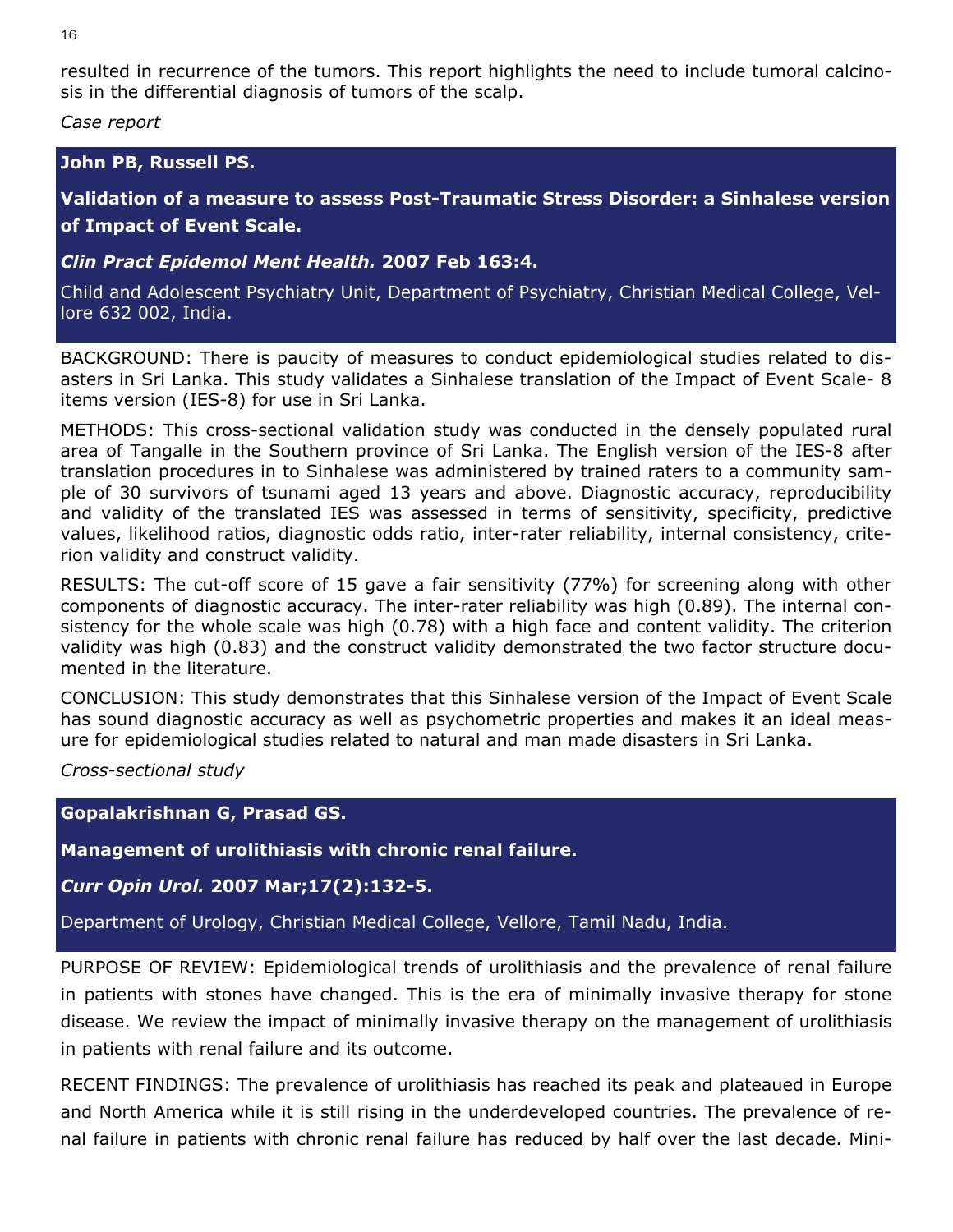mally invasive therapy like percutaneous nephrolithotripsy has fared better than open stone surgery in all respects. Patients with kidney stones do not have normal renal function. Recently, cystine stones, and stones in patients with renal tubular acidosis and bowel disease were shown to affect renal function significantly.

SUMMARY: Management of stones in chronic renal failure is challenging. Efforts should be made to minimize renal injury. Once a 'stone-free' kidney is achieved, steps should be taken to conserve renal function and address the issue of recurrence.

Review

**Karthikeyan Aswathaman, Antony Devasia, Ninan K Chacko** 

**Abdominoscrotal Hydrocele with Hydronephrosis** 

*Kuwait Medical Journal* **2007, 39 (1): 76-78** 

**Department of Urology, Christian Medical College, Vellore, India** 

Abdominoscrotal hydrocele is a congenital disorder usually seen in children. This is a report of an adult with abdominoscrotal hydrocele causing right sided hydroure teronephrosis. Several explanations for this abnormality are suggested, but the exact etiology is still not known. The diagnosis is confirmed by ultrasound or computed tomography (CT) and complete surgical excision is recommended.

Case report

**Kavunkal AM, Pandiyan MS, Philip MA, Parimelazhagan KN, Manipadam MT, Cherian VK.** 

**Large clear cell tumor of the lung mimicking malignant behavior.** 

*Ann Thorac Surg.* **2007 Jan;83(1):310-2.** 

**Department of Cardiothoracic Surgery, Christian Medical College & Hospital, Vellore, Tamil Nadu, India.** 

An 18-year-old man presented with a large  $(12 \times 10 \text{ cm})$  cystic mass involving the lower lobe and lingula of the left lung on computed tomography. Intraoperatively a large cystic mass was seen densely adherent to the left lung and the chest wall. A left pneumonectomy was performed because of the dense adhesions and extreme vascularity. Pathologic examination revealed a benign sugar cell tumor of the lung. We believe this is the first case report of such a large, clear cell tumor of the lung, mimicking malignant behavior in terms of vascularity and local invasion and requiring pneumonectomy.

Case report

**Kumar S, Kekre NS, Gopalakrishnan G. Vesicovaginal fistula: An Update**  *Indian J Urol* **2007; 23:186-190** 

17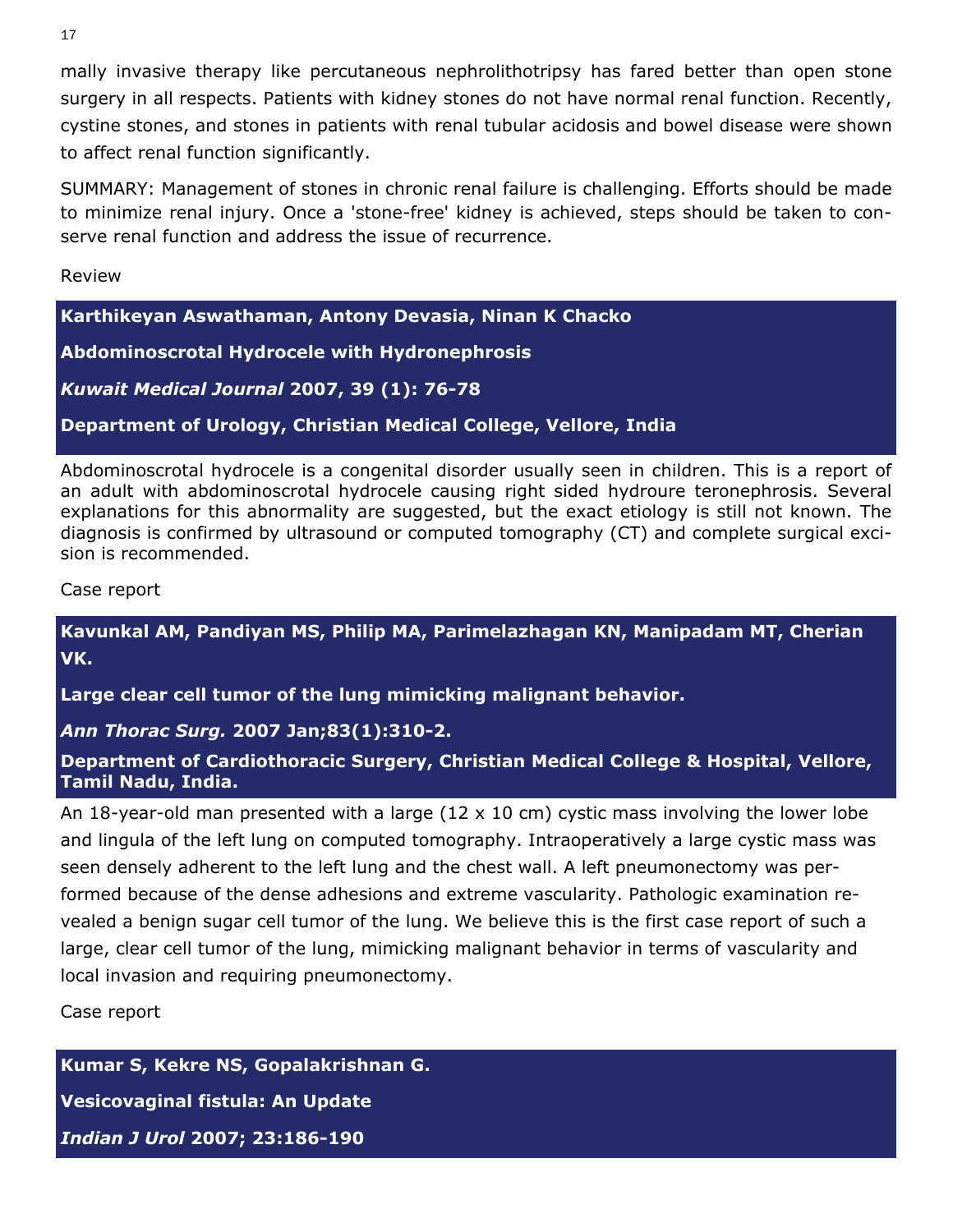## Department of Urology, Christian Medical College, Vellore - 632 004, India

Vesicovaginal fistula (VVF) has been a social and a surgical problem for centuries and remains a challenge to surgeons. Though advances have been made in the understanding of the etiology, diagnostic procedures and management of these fistulae, controversies still exist over the ideal approach and time to repair. This review was undertaken to look into the recent literature with regard to the timing and surgical approach to VVF repair. The literature search was done using the Medline database with keywords: vesicovaginal fistula, laparoscopy and robotic repair filtered for the last 5 years

*Review* 

**Kuruvilla G, Job A, Thomas M.** 

**A rare case of nasal cysticercosis mimicking a nasal dermoid.** 

## *J Laryngol Otol.* **2007 Jan;121(1):94-5. Epub 2006 Nov 2.**

Department of ENT, Head and Neck Surgery, Christian Medical College & Hospital, Vellore, Tamil Nadu, India.

Cysticercosis, caused by infestation with the pork tapeworm Taenia solium, is known to commonly involve the brain, muscles and subcutaneous tissue. Diagnosing cysticercosis can be difficult as its clinical presentation is usually non-specific. When involving subcutaneous tissue, it can present as firm, non-tender, solitary or multiple nodules. We report a case of subcutaneous cysticercosis at the nasion mimicking a nasal dermoid.

*Case report*

**Manipadam MT, Viswabandya A, Srivastava A.** 

**Primary splenic marginal zone lymphoma with florid granulomatous reaction--a case report and review of literature.** 

*Pathol Res Pract.* **2007;203(4):239-43. Epub 2007 Mar 29.** 

Department of General Pathology, Christian Medical College, Vellore 632004, Tamil Nadu, India.

Splenic marginal zone lymphomas (SMZL) constitute about 20% of primary splenic NHLs. We report a case of primary SMZL with a florid granulomatous reaction which obscured the underlying lymphoma. Although granulomas have been described in splenic non-Hodgkin lymphoma, it can be extensive and mask the underlying lymphoma. A careful search for the cytoarchitectural features of SMZL is warranted in such a case.

*Case report* 

**Mathews JE, Rajaratnam A, George A, Mathai M.** 

**Comparison of two World Health Organization partographs.** 

*Int J Gynaecol Obstet.* **2007 Feb;96(2):147-50. Epub 2007 Jan 24.** 

Department of Obstetrics and Gynecology, Christian Medical College, Vellore, India.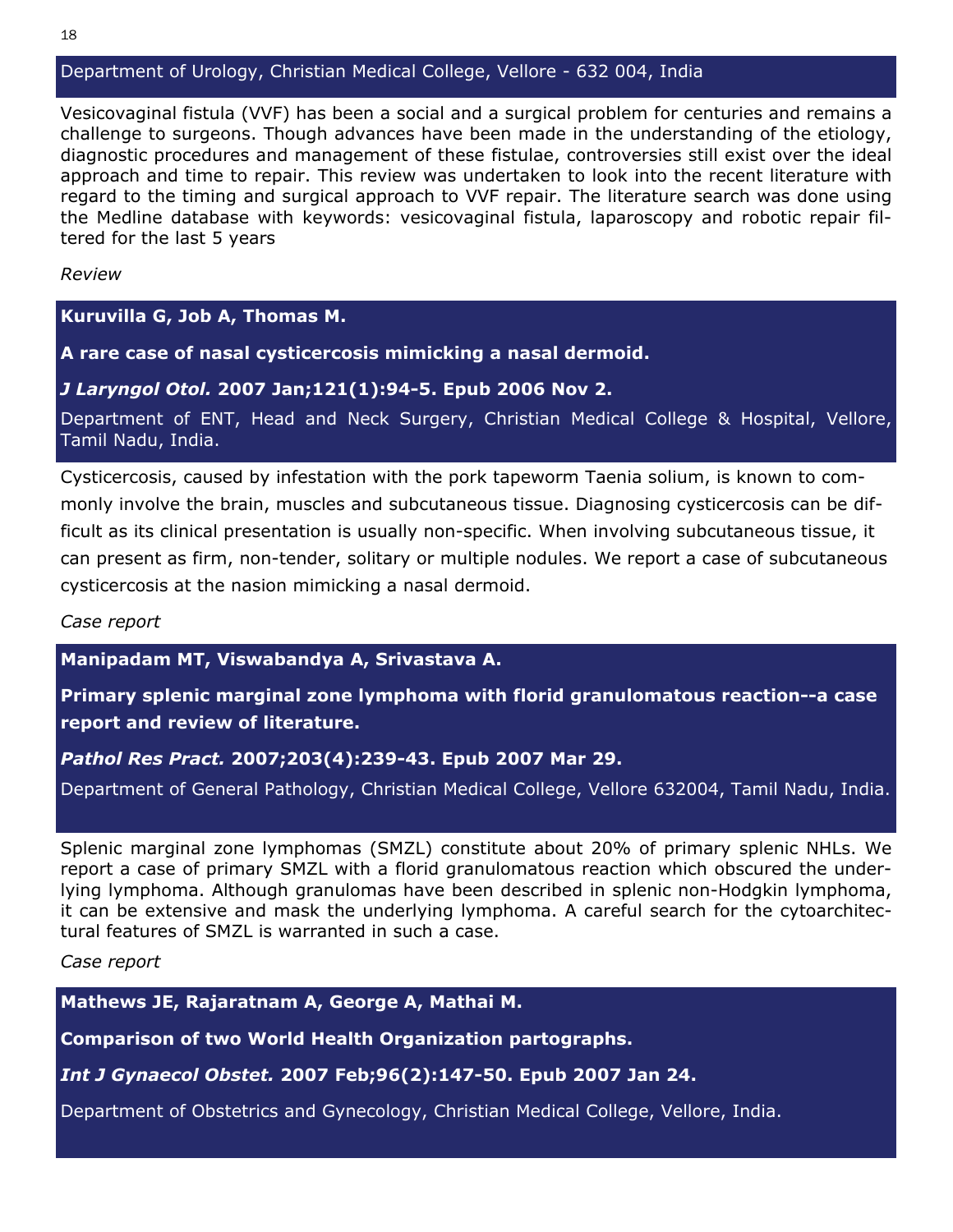OBJECTIVE: To compare two World Health Organization (WHO) partographs – a composite partograph including latent phase with a simplified one without the latent phase.

METHOD: Comparison of the two partographs in a crossover trial.

OBJECTIVE: To compare two World Health Organization (WHO) partographs – a composite partograph including latent phase with a simplified one without the latent phase.

RESULT: Eighteen physicians participated in this trial. One or the other partograph was used in 658 parturients. The mean (S.D.) user-friendliness score was lower for the composite partograph (6.2 (0.9) vs. 8.6 (1.0); P=0.002). Most participants (84%) experienced difficulty "sometimes" with the composite partograph, but no participant reported difficulty with the simplified partograph. While most maternal and perinatal outcomes were similar, labor values crossed the action line significantly more often when the composite partograph was used, and the women were more likely to undergo cesarean deliveries.

CONCLUSION: The simplified WHO partograph was more user-friendly, was more to be completed than the composite partograph, and was associated with better labor outcomes.

## Comparative study

**Mittal R, Samarasam I, Chandran S, Mathew G.** 

**Primary splenic flexure volvulus.** 

*Singapore Med J.* **2007 Mar;48(3):e87-9.** 

**Upper GI Surgical Unit, Department of General Surgery Unit 3, Christian Medical College and Hospital, Ida Scudder Road, Vellore 632004, India.**

Primary splenic flexure volvulus is a rare entity. We report an acute presentation of primary splenic flexure volvulus with gangrene in a 24-year-old man. Radiograph showed a massivelydilated large bowel loop with a coffee-bean sign. At emergency laparotomy, a distended and gangrenous splenic flexure was found, with absence of all three ligamentous attachments of the splenic flexure.

Case report

## **Moran JL, Peter JV, Solomon PJ, Grealy B, Smith T, Ashworth W, Wake M, Peake SL, Peisach AR**

**Tympanic temperature measurements: are they reliable in the critically ill? A clinical study of measures of agreement.** 

*Crit Care Med.* **2007 Jan; 35(1):155-64.** 

**Department of Intensive Care Medicine, The Queen Elizabeth Hospital, Woodville, South Australia, Australia.** 

OBJECTIVE: Accurate measurement of temperature is vital in the intensive care setting. A prospective trial was performed to compare the accuracy of tympanic, urinary, and axillary temperatures with that of pulmonary artery (PA) core temperature measurements.

DESIGN: A total of 110 patients were enrolled in a prospective observational cohort study.

SETTING: Multidisciplinary intensive care unit of a university teaching hospital.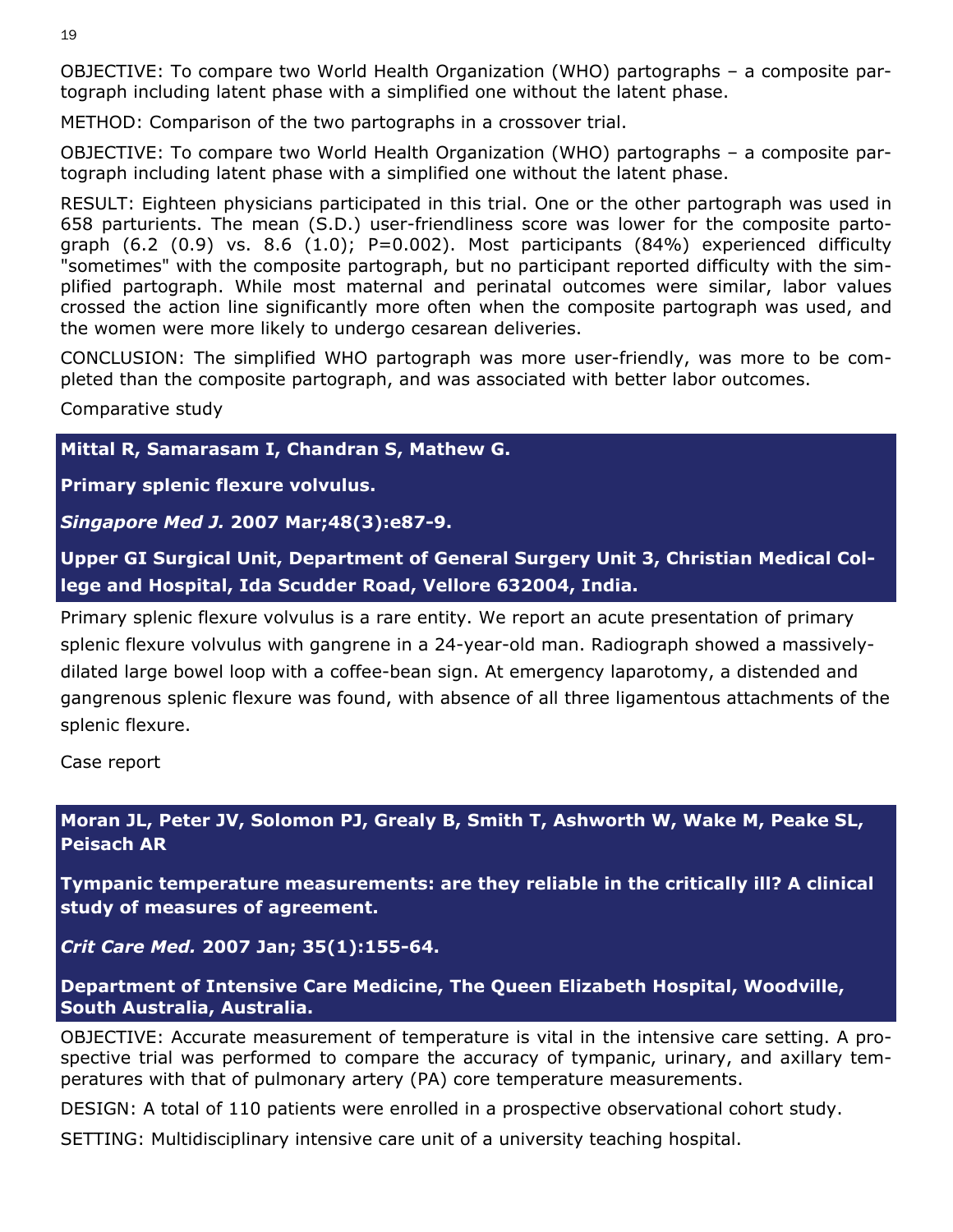PATIENTS: The cohort was (mean  $+/-$  sd) 65  $+/-$  16 yrs of age, Acute Physiology and Chronic Health Evaluation (APACHE) II score was 25  $+/-$  9, 58% of the patients were men, and 76% were mechanically ventilated. The accuracy of tympanic (averaged over both ears), axillary (averaged over both sides), and urinary temperatures was referenced (as mean difference, Delta degrees centigrade) to PA temperatures as standard in 6,703 recordings. Lin concordance correlation (pc) and Bland-Altman 95% limits of agreement (degrees centigrade) described the relationship between paired measurements. Regression analysis (linear mixed model) assessed covariate confounding with respect to temperature modes and reliability formulated as an intraclass correlation coefficient.

MEASUREMENTS AND MAIN RESULTS: Concordance of PA temperatures with tympanic, urinary, and axillary was 0.77, 0.92, and 0.83, respectively. Compared with PA temperatures, Delta (limits of agreement) were 0.36 degrees C (-0.56 degrees C, 1.28 degrees C), -0.05 degrees C  $(-0.69$  degrees C, 0.59 degrees C), and 0.30 degrees C  $(-0.42$  degrees C, 1.01 degrees C) for tympanic, urinary, and axillary temperatures, respectively. Temperature measurement mode effect, estimated via regression analysis, was consistent with concordance and Delta (PA vs. urinary,  $p = .98$ ). Patient age ( $p = .03$ ), sedation score ( $p = .0001$ ), and dialysis ( $p = .0001$ ) had modest negative relations with temperature; quadratic relationships were identified with adrenaline and dobutamine. No interactions with particular temperature modes were identified  $(p > or = .12$  for all comparisons) and no relationship was identified with either mean arterial pressure or APACHE II score ( $p > or = .64$ ). The average temperature mode intraclass correlation coefficient for test-retest reliability was 0.72.

CONCLUSION: Agreement of tympanic with pulmonary temperature was inferior to that of urinary temperature, which, on overall assessment, seemed more likely to reflect PA core temperature.

*Prospective study* 

**Pinheiro A, Mathew MC, Thomas M, Jacob M, Srivastava VM, Cherian R, Raju R. George R.** 

**The clinical profile of children in India with pigmentary anomalies along the lines of Blaschko and central nervous system manifestations.** 

*Pediatr Dermatol.* **2007 Jan-Feb;24(1):11-7.** 

Department of Dermatology, Venereology and Leprosy, Christian Medical College, Vellore 632 004, Tamil Nadu, India.

The aim of this study was to describe the clinical profile of children with congenital pigmentary anomalies along Blaschko lines and the associated manifestations in the central nervous system. Twenty-six children aged 12 years or less (14 boys and 12 girls), with hypopigmentation and hyperpigmentation along Blaschko lines and central nervous system manifestations were included during the period June 2001 to December 2003. Detailed physical, cutaneous, and systemic examinations were carried out. Relevant investigations included histopathology, karyotyping, electroencephalogram, computerized tomography scans, and magnetic resonance imaging of the brain whenever possible. Twenty children had hyperpigmentation along the lines of Blaschko, four had hypopigmentation, and two had a combination of the two. Eight children had diffuse involvement. Of these, two each had hypomelanosis of Ito, incontinentia pigmenti and linear and whorled nevoid hypermelanosis. The remaining 20 patients could not be categorized as any of the described entities. The majority (92.3%) of patients manifested skin and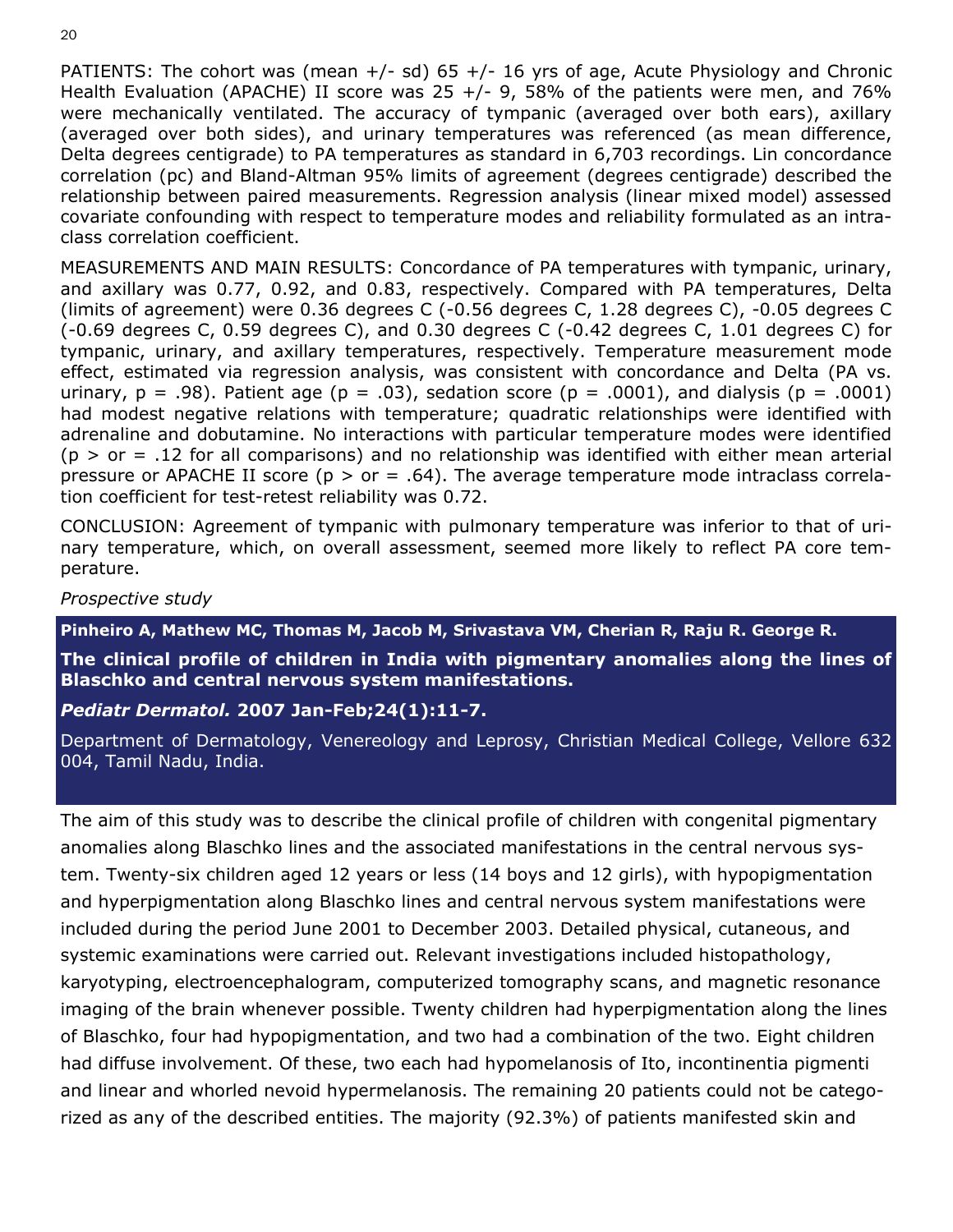central nervous system disorders before the age of 2 years. Hyperpigmentation along Blaschko lines was significantly higher in patients with central nervous system manifestations ( $p = 0.01$ ). Developmental delay was the most frequent central nervous system presentation. Multiple systems were affected, including the eyes. Histology was useful to distinguish incontinentia pigmenti from other types of nevoid hyperpigmentation.

*Case series*

# **Rajkumar AP, Jebaraj P, Tharyan P.**

**Multi-drug overdose risperidone, ziprasidone, valproate, trihexyphenidyl, and clonazepam.** 

*J Assoc Physicians India.* **2007 Feb;55:146-8.** 

Department of Psychiatry, Christian Medical College, Vellore 632002, Tamil Nadu, India.

Risperidone and ziprasidone are commonly used as first line drugs for the treatment of psychotic disorders and overdose with these agents is increasingly being reported. Relatively few of these reports have involved co-ingestion of multiple psychotropic agents. We report a case of overdose with risperidone, ziprasidone, valproate, trihexyphenidyl and clonazepam in a 25 years female, who recovered uneventfully with supportive management. Notwithstanding the benign outcome in this instance, age, co-ingested drugs, active metabolites and medical comorbidity are critical issues in overdose with atypical antipsychotics. As prescription of these drugs continues to increase in developing countries, systematic studies evaluating their clinical toxicity and management are necessary. The issues associated with overdose of multiple psychotropic agents and appropriate management policies are highlighted.

*Case report* 

# **Sakthivel A, Kekre NS, Gopalakrishnan G.**

**Unilateral asymptomatic adrenal tuberculoma: the role of percutaneous biopsy.** 

# *Scand J Urol Nephrol.* **2007;41(1):77-8.**

Department of Urology, Christian Medical College, Vellore, Tamil Nadu, India.

We report the case of a 55-year-old male with a large left adrenal mass that conformed to the normal shape of the adrenal gland. Percutaneous biopsy revealed tuberculosis and, following anti-tuberculosis therapy, there was a >75% decrease in the size of the mass. In large tumefactions of the adrenal glands in which a normal adrenal contour is maintained, a percutaneous biopsy may obviate the need for major intervention.

*Case report*

**Saravanan B, Jacob KS, Johnson S, Prince M, Bhugra D, David AS.** 

**Assessing insight in schizophrenia: East meets West.** 

*Br J Psychiatry.* **2007 Mar;190:243-7.** 

Section of Cognitive Neuropsychiatry, PO Box 68, Institute of Psychiatry, King's College London,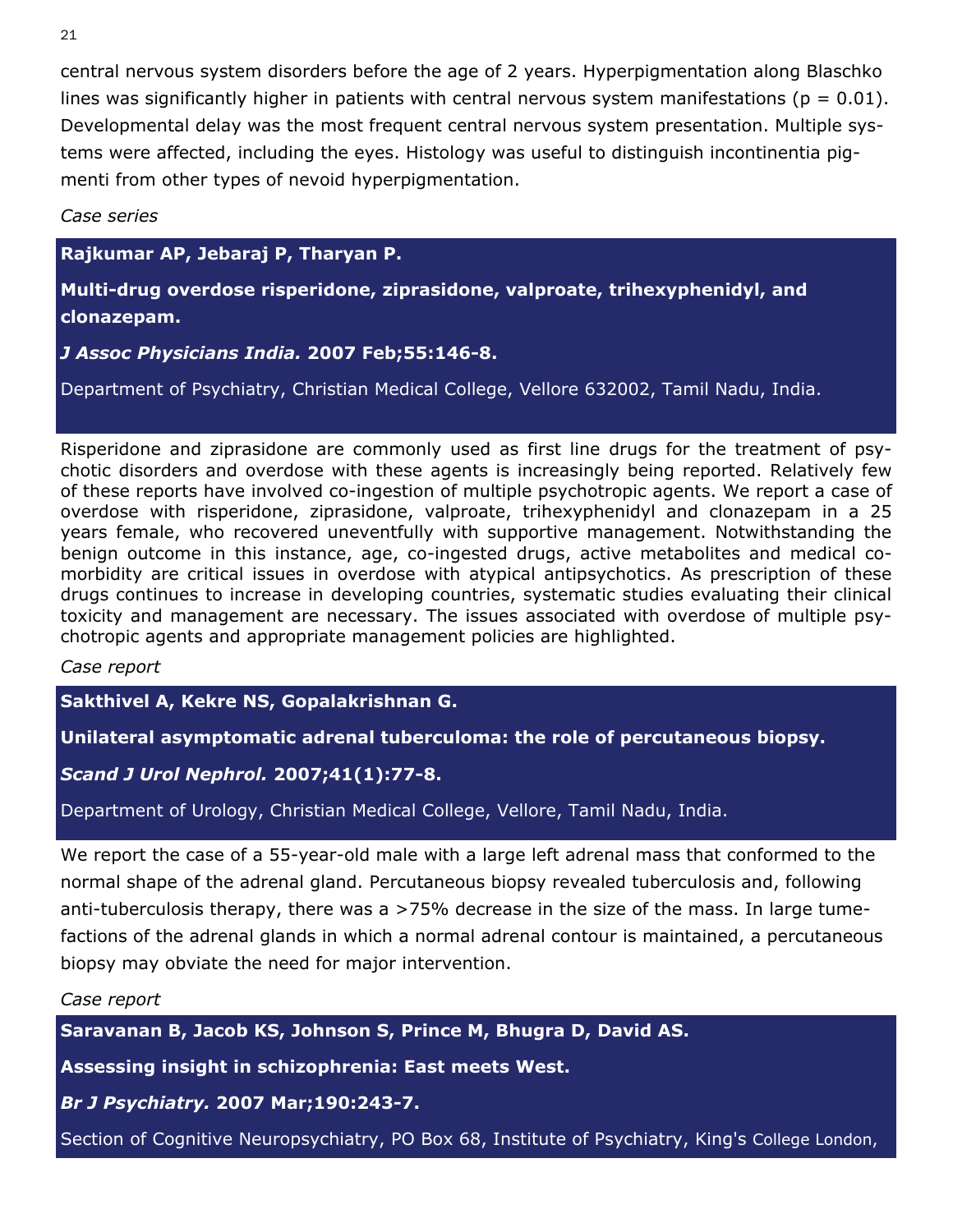Denmark Hill, London SE5 8AF, UK.

BACKGROUND: Lack of insight has been observed in people with schizophrenia across cultures but assessment of insight must take into account prevailing illness models.

AIMS: To determine whether culturally specific and Western biomedical interpretations of insight and psychosis can be reconciled. METHOD: Patients with schizophrenia (n=131) were assessed during their first contact with psychiatric services in Vellore, South India. Patients' explanatory models, psychopathology and insight were investigated using a standard schedule translated into Tamil.

RESULTS: Supernatural explanations of symptoms were frequent. Some insight dimensions were weakly associated (inversely) with severity of symptoms whereas preserved insight was associated with anxiety, help-seeking and perception of change. Willingness to attribute symptoms to disease, in others and in one's self, but not to supernatural forces was strongly associated with insight.

CONCLUSIONS: The relationship between insight, awareness of illness and other clinical variables is similar in South India to elsewhere. However, the assessment of insight might have failed to capture locally accepted explanatory frameworks. An inclusive conceptual model which emphasises help-seeking is recommended.

*Cross-sectional study* 

**Shyamkumar Nidugala Keshava, Ruben Sebben.** 

**Renal Sub-capsular Hemorrhage: Unique Imaging Findings and Role of Interventional Management.** 

*Vascular Disease Management.* **2007; 4(2): 37-40** 

Christian Medical College, Vellore

We present two patients with sub-capsular renal hemorrhage treated with arterial embolization. One patient developed the hemorrhage secondary to a presumed perforation of the renal cortex by a guidewire during renal artery stenting, while hemorrhage was spontaneous in the other patient. Anticoagulation was a common factor in both. Computer tomography (CT) of the abdomen with arterial phase scans was useful in defining the sites of hemorrhage and planning intervention. The radiological findings and intervention are discussed with review of the relevant literature.

*Case reports* 

**Thomas R, Christopher DJ, Roy A, Rose A, Chandy ST, Cherian RA, Rima J.** 

**Chylothorax following innominate vein thrombosis--a rare complication of transvenous pacemaker implantation.** 

*Respiration.* **2007;74(3):338-40.** 

Department of Pulmonary Medicine, The Christian Medical College, Vellore, India.

A case of chylothorax following innominate vein thrombosis which developed as a late complica-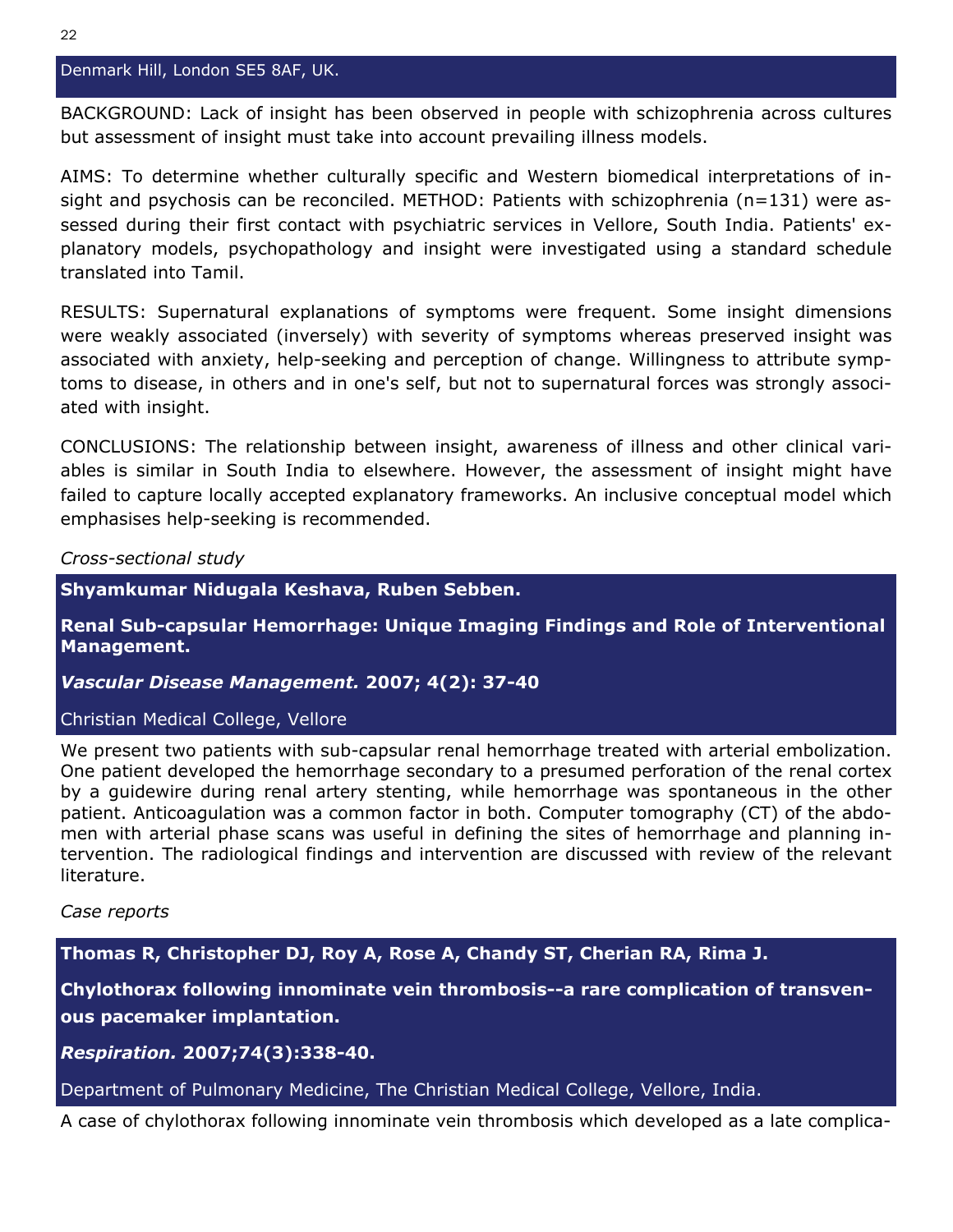tion of transvenous pacemaker implantation is discussed. A 78-year-old man presented with a refractory left-sided pleural effusion, which turned out to be a chylothorax. He had undergone a transvenous pacemaker implantation 6 years earlier for sick sinus syndrome. Aetiological workup showed occlusion of the innominate vein as the cause for the chylothorax. The chylothorax resolved following pleurodesis with talc slurry, and the innominate vein was recanalized by angioplasty. To our knowledge, this is the first report of a case of this nature.

## *Case report*

**Thomas SG, David JA, Bhattacharji S, Daniel RT.** 

**Quantitative gait analysis following hemispherotomy for Rasmussen's Encephalitis.** 

*Journal of Pediatric Neurosciences* **2007 Jan-Jun;Vol 2; 7-9.** 

Department of Neurological Sciences, and Department of Physical Medicine and Rehabilitation, Christian Medical College, Vellore, India

Peri-insular hemispherotomy is a form of disconnective hemispherectomy involving complete disconnection of all ascending / descending and commisural connections of one hemisphere. We report a case of a seven and a half year old child with intractable epilepsy due to Rasmussen's encephalitis who underwent peri-insular hemispherotomy and achieved complete freedom from seizures. Quantitative gait analysis was used to describe the changes in the kinematic and kinetic parameters of gait with surface electromyographs 18 months after surgery. The focus of this paper is to highlight the utility of gait analysis following hemispherotomy with a view to directing postsurgical motor training and rehabilitation.

# *Case report*

**Venkatesan T, Sen N, Korula PJ, Surendrababu NR, Raj JP, John P, Christopher S.** 

**Blind placements of peripherally inserted antecubital central catheters: initial catheter tip position in relation to carina.** 

*Br J Anaesth.* **2007 Jan;98(1):83-8. Epub 2006 Nov 22.** 

Department of Anaesthesia, Christian Medical College Hospital, Vellore, Tamil Nadu, India.

BACKGROUND: We investigated how often blind placement of peripherally inserted central catheters (PICCs) through the antecubital veins results in a correct tip location in relation to carina and evaluated the inter-observer agreement in locating the tip of PICCs in plain radiography with digital imaging.

METHODS: In this study, 202 suitable chest radiographs with PICCs out of 803 patients were identified. An initial audit on the tip of these catheters in relation to carina was done by a consultant anaesthetist and was recorded as the first observer. The same sets of CXRs were examined by a consultant radiologist and the tips were identified and recorded as the second observer. Inter-observer agreement was assessed.

RESULTS: In 75 of 202 (37%), PICCs had a central tip location in relation to the carina. Fiftyfive of 131 (42%) right-sided catheters had a central location compared with 20 of 71 (28%) of the left-sided catheters. The tip position for right-sided catheters was most frequently centrally located whereas the tip for left-sided catheters was most commonly positioned in the ipsilateral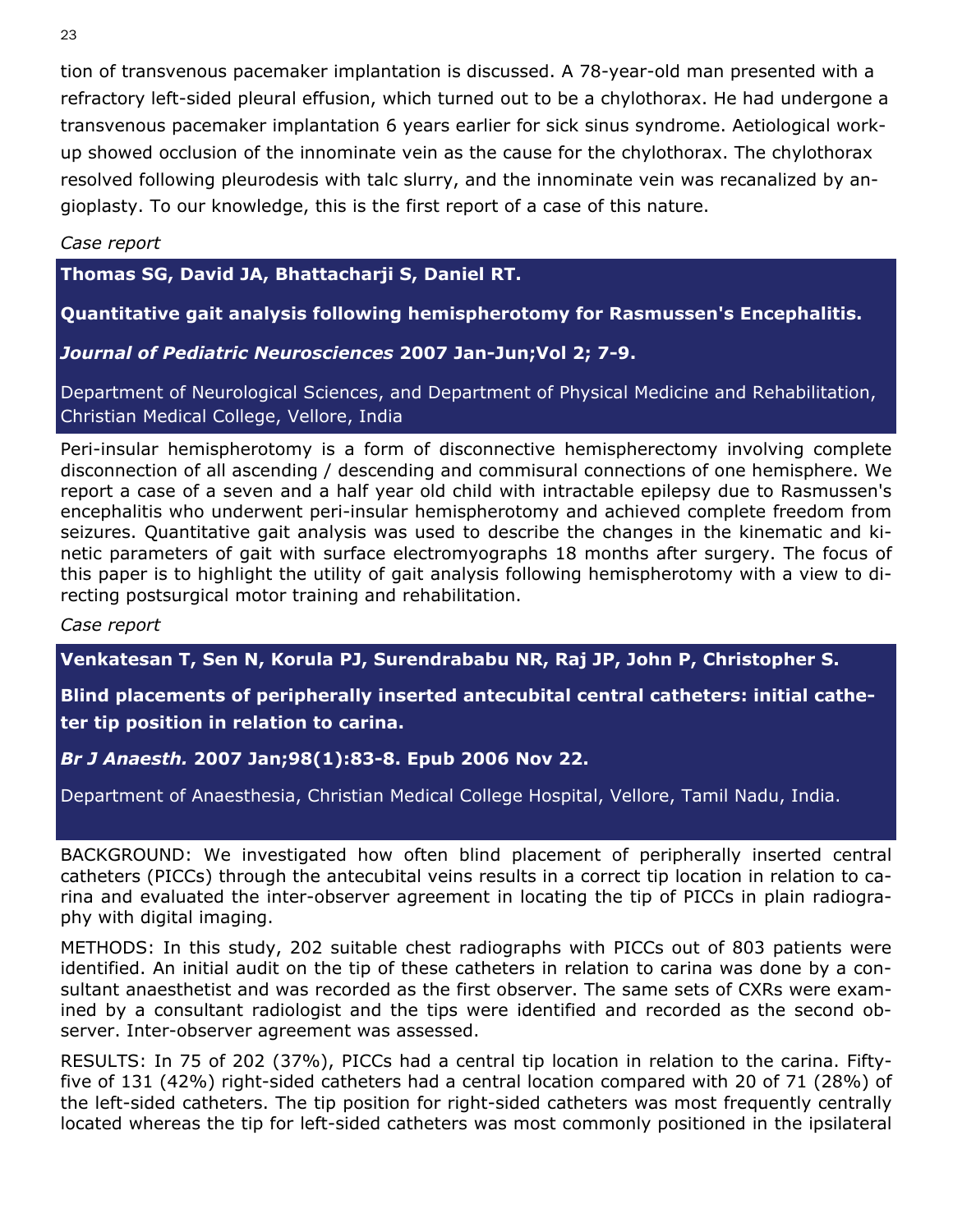innominate vein. There was excellent agreement between the observers in reporting the tip of PICCs at all positions (kappa=0.87) including central locations (kappa=0.83).

CONCLUSIONS: Right antecubital PICCs are more likely to be placed in the central location in relation to the carina. PICCs inserted through the left antecubital veins need to be pushed further down to aim for a central location. Inter-observer variability in identifying the tip of PICCs is least with the introduction of digital imaging.

*Comparative study* 

**L. Warbah, M. Sathiyaseelan, C. VijayaKumar, B. Vasantharaj , S. Russell , K.S. Jacob** 

**Psychological distress, personality, and adjustment among nursing students.** 

## *Nurse Education Today* **2006; 27: 597-601.**

College of Nursing; Department of Biostatistics, Department of Psychiatry, Christian Medical College, Vellore, India

Psychological distress and poor adjustment among a significant number of nursing students is an important issue facing nursing education. The concerns need to be studied in detail and solutions need to be built into the nursing course in order to help students with such difficulty. This study used a cross-sectional survey design to study psychological distress, personality and adjustment among nursing students attending the College of Nursing, Christian Medical College, Vellore, India. One hundred and forty five nursing students were assessed using the General Health Questionnaire 12, the Eysenck Personality Questionnaire, and the Bell's Adjustment Inventory to investigate psychological distress, personality profile and adjustment, respectively. Thirty participants (20.7%) of the 145 students assessed reported high scores on the General Health Questionnaire. Psychological distress was significantly associated with having neurotic personality and adjustment difficulties in different areas of functioning.

*Cross-sectional study* 

## **Articles with no abstracts**

**Aleyamma TK, Peedicayil A, Regi A. Falciparum malaria in pregnancy.**  *Int J Gynaecol Obstet.* **2007 Apr;97(1):48-9. Epub 2007 Feb 9.** 

**Alex R, Prasad J, Kuruvilla A, Jacob KS. Self-poisoning with pesticides in India.**  *Br J Psychiatry.* **2007 Mar;190:274-5.** 

**Alex R, Jacob KS.** 

**Anti tuberculosis programmes in India: The absence of a public health approach.**  *National Medical Journal of India,* **2007 Mar-April; 20: 101. (letter)**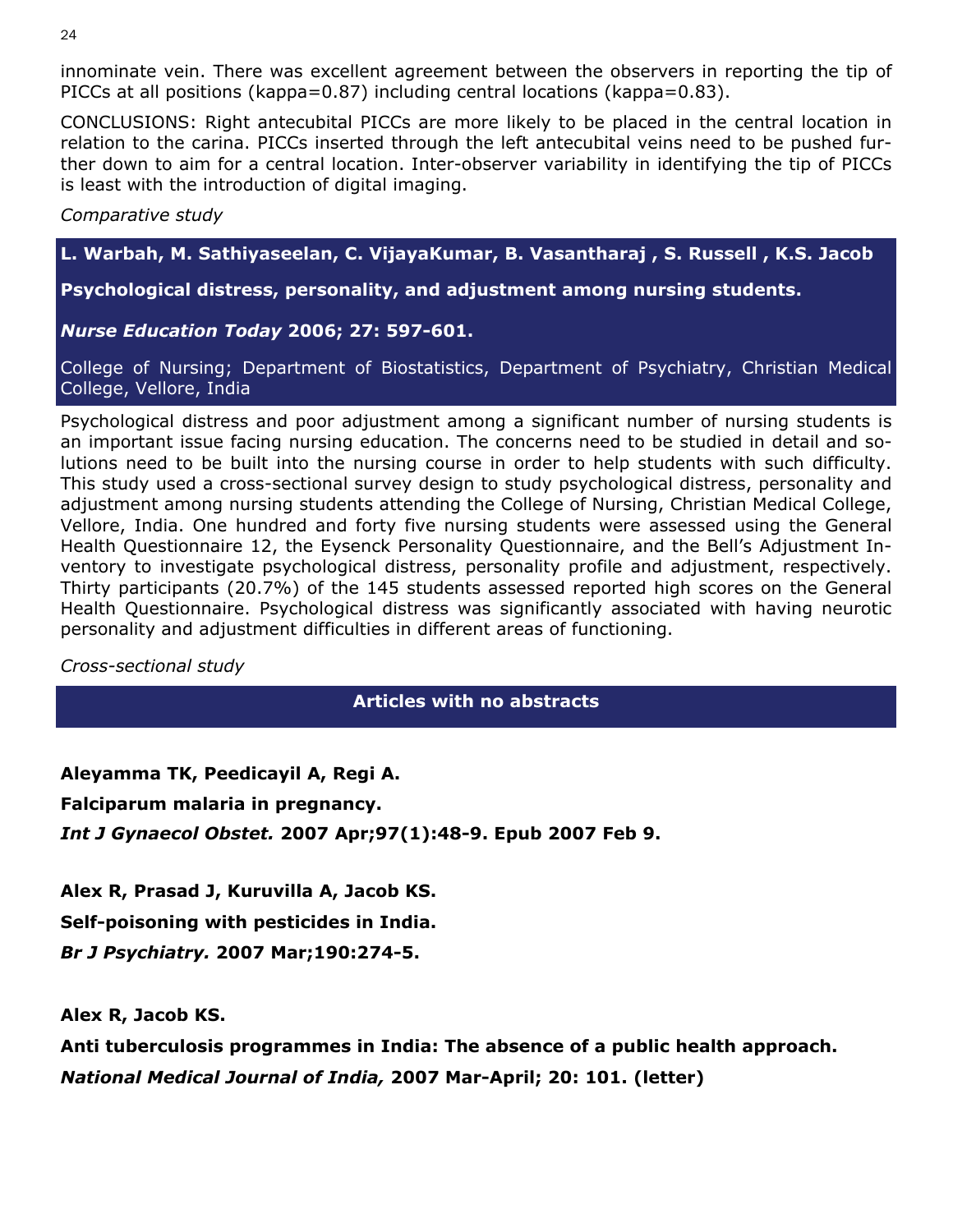**Ayyappan AP, Singh SE, Shah A. Mature cystic teratoma in the falciform ligament of the liver.**  *J Postgrad Med.* **2007 Jan-Mar;53(1):48-9.** 

**Jacob J, Paul T. A boy with a limp. Slipped capital femoral epiphysis.**  *N Z Med J***. 2007 Mar 2120(1250):U2447.** 

**Kuruvilla A, Alex R, Jacob KS A note on the psychological responses to epidemics.**  *Journal of General Medicine* **2007; 19; 49-52.** 

**Manoranjitham S, Jacob KS. Focus group discussion.**  *Journal of the Nursing Association of India.* **2007; xcviii: 125-127** 

**Tharyan P. Free access to the Cochrane library for everyone in India.**  *Indian Journal of Surgery* **2007; 69:37-37.** 

**Tharyan P. Access to the Cochrane library for everyone in India.**  *National Medical Journal of India* **2007; 20 (1): 49.** 

**Vasan SK, Jacob JJ, Seshadri MS. Visual vignette. Albright-McCune syndrome.** 

*Endocr Pract.* **2007 Mar-Apr;13(2):205.**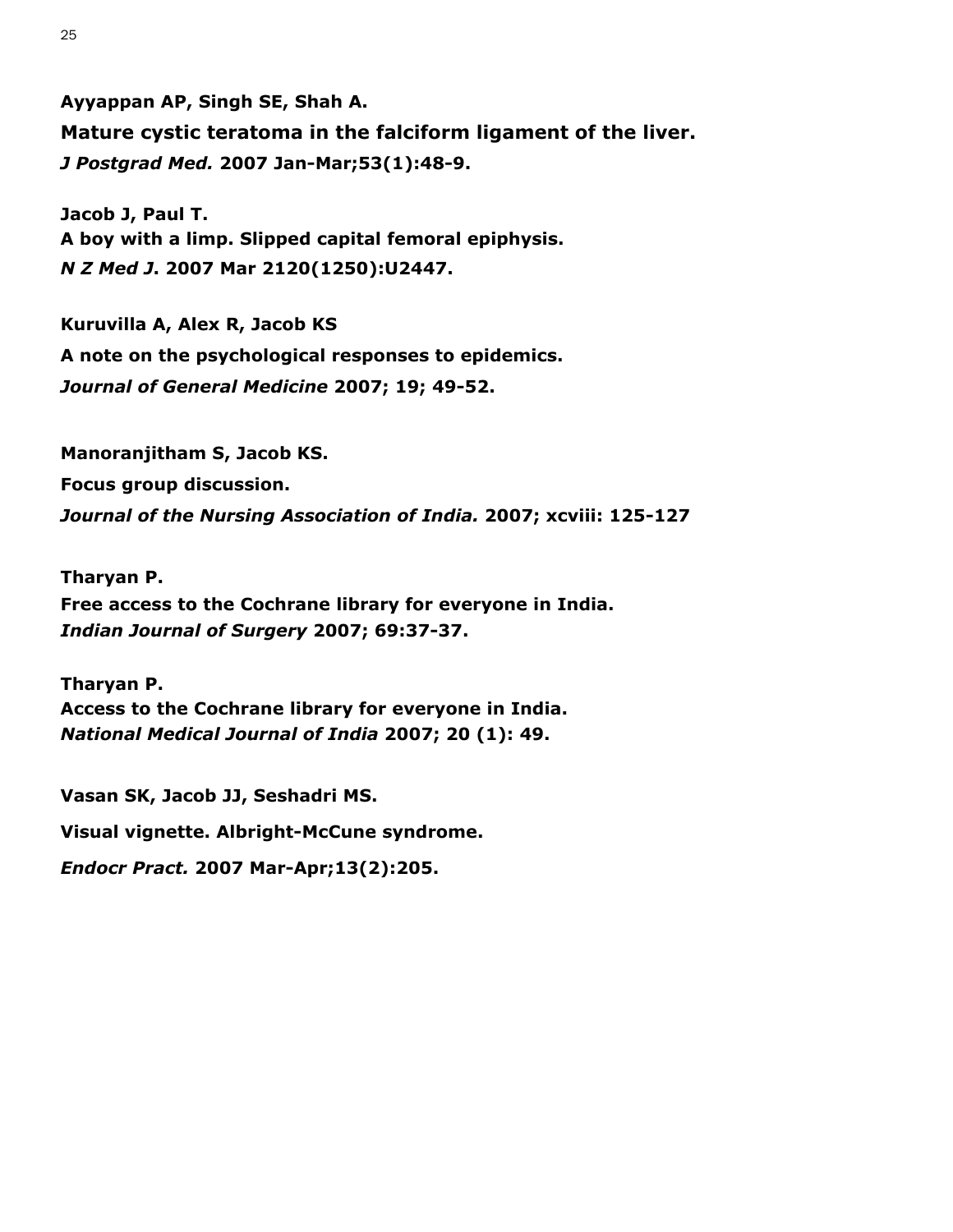#### **Clinical: Interventional studies**

<span id="page-25-0"></span>**Das Adhikary S, Venkatesan T, Mohanty S, Ponniah M.** 

**Difficult laryngoscopy made easy with the use of left-hand laryngoscope blade.** 

*Br J Anaesth.* **2007 Jan;98(1):141-4. Epub 2006 Oct 30.** 

Department of Anaesthesia, Christian Medical College, Vellore, India.

In scenarios where difficult airway is anticipated as a result of a mass or any pathology in the right side of the upper airway, the plan of approach depends on the extent of difficulty assessed by various airway assessment tests/methods. If significant difficulty is suspected some of the available options include either an awake/sedated fibreoptic or blind nasal intubations. When the airway pathology involves part of the right side or exclusively the whole of the right side compressing the airway towards the left, there is no room to position a normal right or straight blade. A left-hand laryngoscope can be used in these types of cases where anatomy and contour of the blade manoeuvres the tongue and the right-sided lesion, thereby providing an unobstructed left-sided view of the larynx. The left-hand laryngoscope blade has been useful in converting the Cormack and Lehane grade III/IV laryngoscopies to grade II in our cases where the pathology was located exclusively on the right side of the airway. These cases suggest that there may be a role of left-hand laryngoscope in the management of difficult airway, particularly, in cases where there are right-sided mass lesions obstructing the airway.

Case series

**GNL Galappaththy, AAA Omari, P Tharyan.** 

**Primaquine for preventing relapses in people with Plasmodium vivax malaria.** 

*Cochrane Database of Systematic Reviews* **2007, Issue 1. Art. No.: CD004389.** 

National Malaria Control Programme SRI LANKA; Liverpool School of Tropical Medicine UK; Prof BV Moses Centre for Clinical Trials and Evidence Based Healthcare, Christian Medical College, Vellore INDIA

BACKGROUND: *Plasmodium vivax* infections contribute to a significant proportion of the malaria infections in many countries. Primaquine is the most widely used drug for treating the dormant liver stage. Different primaquine dosing regimens are in use.

OBJECTIVES: To compare primaquine regimens for preventing relapses in people with *P. vivax*  malaria.

SEARCH STRATEGY: In 2006, we searched the Cochrane Infectious Diseases Group's Specialized Register (January), CENTRAL (*The Cochrane Library* 2006, Issue 3), MEDLINE (October), EMBASE (January), LILACS (January). We also checked conference proceedings and reference lists, and contacted researchers, the World Health Organization (WHO), malaria mailing lists, and pharmaceutical companies.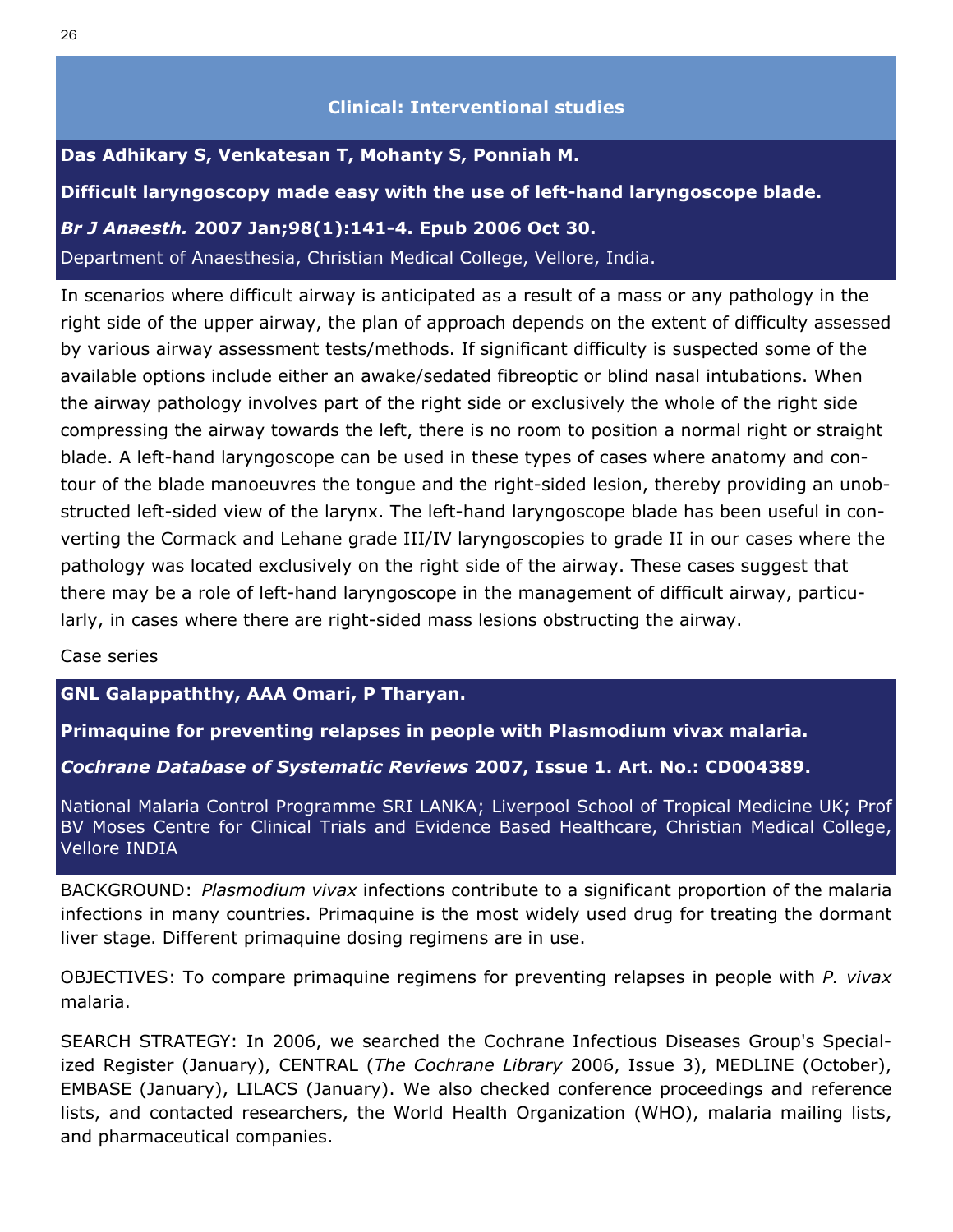SELECTION CRITERIA: Randomized and quasi-randomized controlled trials comparing primaquine plus chloroquine with chloroquine alone, and the standard primaquine regimen (15 mg/ day for 14 days) with other primaquine-containing regimens in people with vivax malaria.

DATA COLLECTION AND ANALYSIS: All authors independently assessed trial eligibility and quality, and extracted data. We calculated odds ratios (OR) with 95% confidence intervals (CI) for dichotomous data, and used the random-effects model if there was significant heterogeneity.

MAIN RESULTS: Nine trials (3423 participants) met the inclusion criteria. Compared with chloroquine alone, five-day primaquine plus chloroquine was no better at preventing relapses (OR 1.04, 95% CI 0.64 to 1.69, random-effects model; 2104 participants; 3 trials), while 14 day primaquine plus chloroquine was significantly better (OR 0.24, 95% CI 0.12 to 0.45, random-effects model; 1071 participants, 6 trials). Limited data suggest the advantage for the 14 day primaquine regimen persisted for over six months (OR 0.41, 95% CI 0.29 to 0.60; 585 participants, 2 trials). Direct comparisons of the 14-day and five-day primaquine plus chloroquine regimens also confirm the superiority of the longer course (OR 13.33, 95% CI 3.45 to 51.44; 186 participants, 2 trials).Adverse effects were poorly reported, with three trials reporting skin rash, vertigo, headache, abdominal pain and/or nausea, and two trials reporting that primaquine was well tolerated.

AUTHORS' CONCLUSIONS: Primaquine (15 mg/kg/day for 14 days) plus chloroquine is more effective than chloroquine alone or primaquine (15 mg/kg for 5 days) plus chloroquine in preventing relapses of vivax malaria. Primaquine (five days) plus chloroquine appears no better than chloroquine. Countries should follow the WHO's recommendation for 14-day primaquine plus chloroquine regimen. Alternative regimens need to be evaluated in randomized controlled trials, which should also consider variations in regional *P. vivax* strains and the possibility of primaquine resistance, reinfection, and adherence in those who relapse.

*Systematic review and meta-analysis*

**Gopalakrishnan G, Prasad GS.** 

**Management of urolithiasis with chronic renal failure.** 

*Curr Opin Urol.* **2007 Mar;17(2):132-5.** 

Department of Urology, Christian Medical College, Vellore, Tamil Nadu, India.

PURPOSE OF REVIEW: Epidemiological trends of urolithiasis and the prevalence of renal failure in patients with stones have changed. This is the era of minimally invasive therapy for stone disease. We review the impact of minimally invasive therapy on the management of urolithiasis in patients with renal failure and its outcome.

RECENT FINDINGS: The prevalence of urolithiasis has reached its peak and plateaued in Europe and North America while it is still rising in the underdeveloped countries. The prevalence of renal failure in patients with chronic renal failure has reduced by half over the last decade. Minimally invasive therapy like percutaneous nephrolithotripsy has fared better than open stone surgery in all respects. Patients with kidney stones do not have normal renal function. Recently, cystine stones, and stones in patients with renal tubular acidosis and bowel disease were shown to affect renal function significantly.

SUMMARY: Management of stones in chronic renal failure is challenging. Efforts should be made to minimize renal injury. Once a 'stone-free' kidney is achieved, steps should be taken to con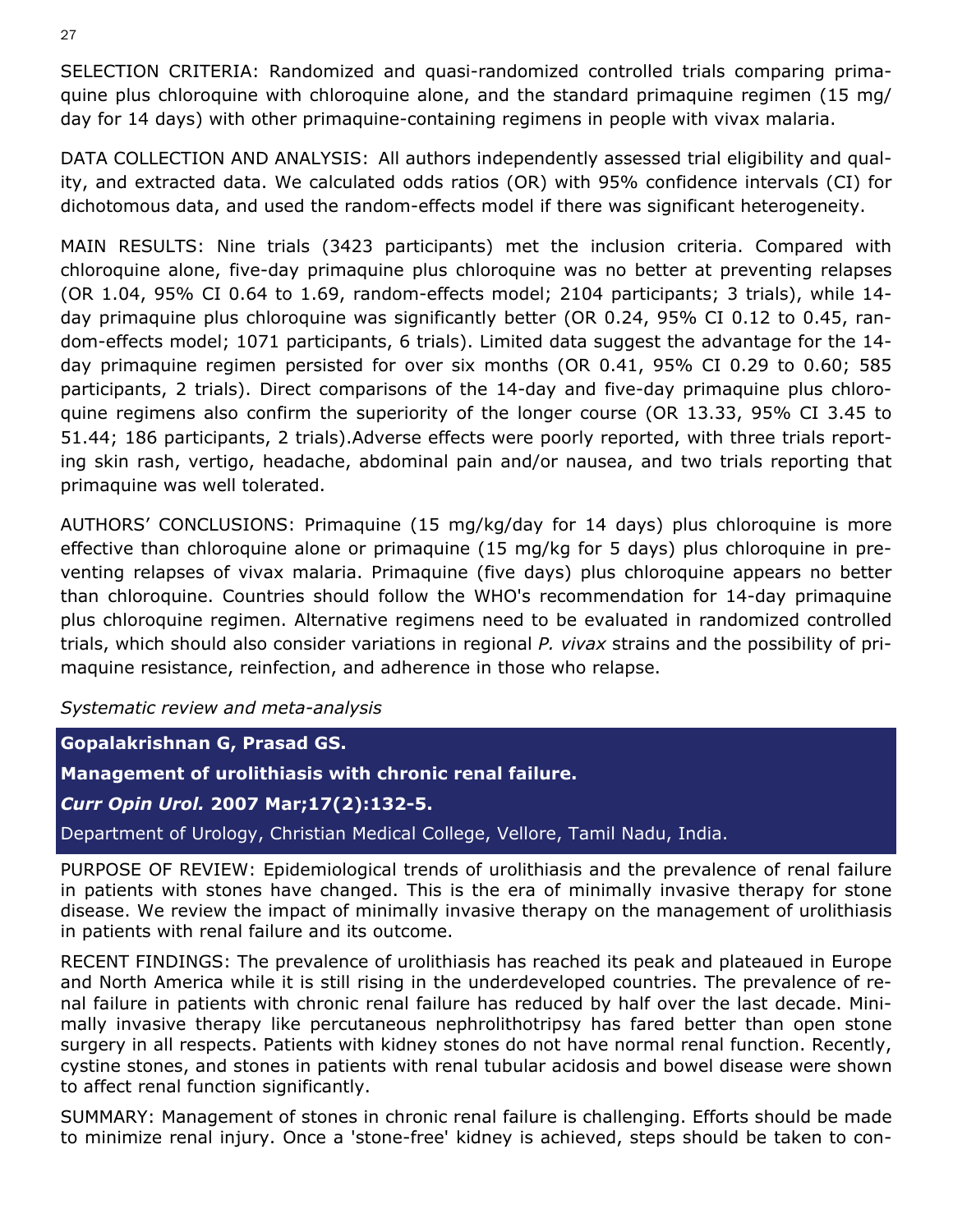28

serve renal function and address the issue of recurrence.

*Review* 

## **Jacob JJ, Mathew K, Thomas N.**

**Idiopathic sporadic tumoral calcinosis of the hip: successful oral bisphosphonate therapy.** 

## *Endocr Pract.* **2007 Mar-Apr;13(2):182-6.**

Department of Endocrinology, Christian Medical College, Vellore, Tamil Nadu, India.

OBJECTIVE: To report the case of a woman with idiopathic sporadic tumoral calcinosis treated successfully with orally administered bisphosphonates.

METHODS: We report the clinical, laboratory, and imaging findings and describe the clinical course of tumoral calcinosis. The literature was reviewed for the pathophysiologic features and strategies for treatment of tumoral calcinosis. In addition, we specifically reviewed the use of bisphosphonates in tumoral calcinosis and the possible pharmacologic basis for the therapeutic benefit.

RESULTS: A 45-year-old woman presented with a 6-week history of left-sided pain in the hip in conjunction with stiffness after a trivial fall 4 weeks before the onset of symptoms. The findings on conventional radiology of the hip joint were consistent with tumoral calcinosis of the left hip. The biochemical profile of the patient was unremarkable. Oral treatment with alendronate, 70 mg once a week, yielded alleviation of symptoms within 12 weeks. Radiology of the left hip repeated after a period of 15 months revealed notable regression of the calcified lesion.

CONCLUSION: Bisphosphonate therapy may be considered as an alternative to surgical treatment in patients with idiopathic sporadic tumoral calcinosis.

*Case report* 

**TJ Jacob, MRB Keighley, B Perakath.** 

**Surgical intervention for chronic anorectal fistula [Protocol].** 

*Cochrane Database of Systematic Reviews* **2007, Issue 1. Art. No.: CD006319.** 

Department of Surgery, Christian Medical College, Vellore, INDIA

This is the protocol for a review and there is no abstract. The objectives are as follows: To assess the efficacy and morbidity of various surgical procedures for chronic anal fistula.

*Systematic Review (Protocol)* 

**Livingstone RS, Chandy S, Peace TB, George PV, John B, Pati P.** 

**Audit of radiation dose to patients during coronary angiography.** 

*Indian J Med Sci.* **2007 Feb;61(2):83-90. Comment in: Indian J Med Sci. 2007 Feb;61 (2):68-9. Indian J Med Sci. 2007 Feb;61(2):69-70.** 

Department of Radiology, Christian Medical College, Vellore - 632 004, India.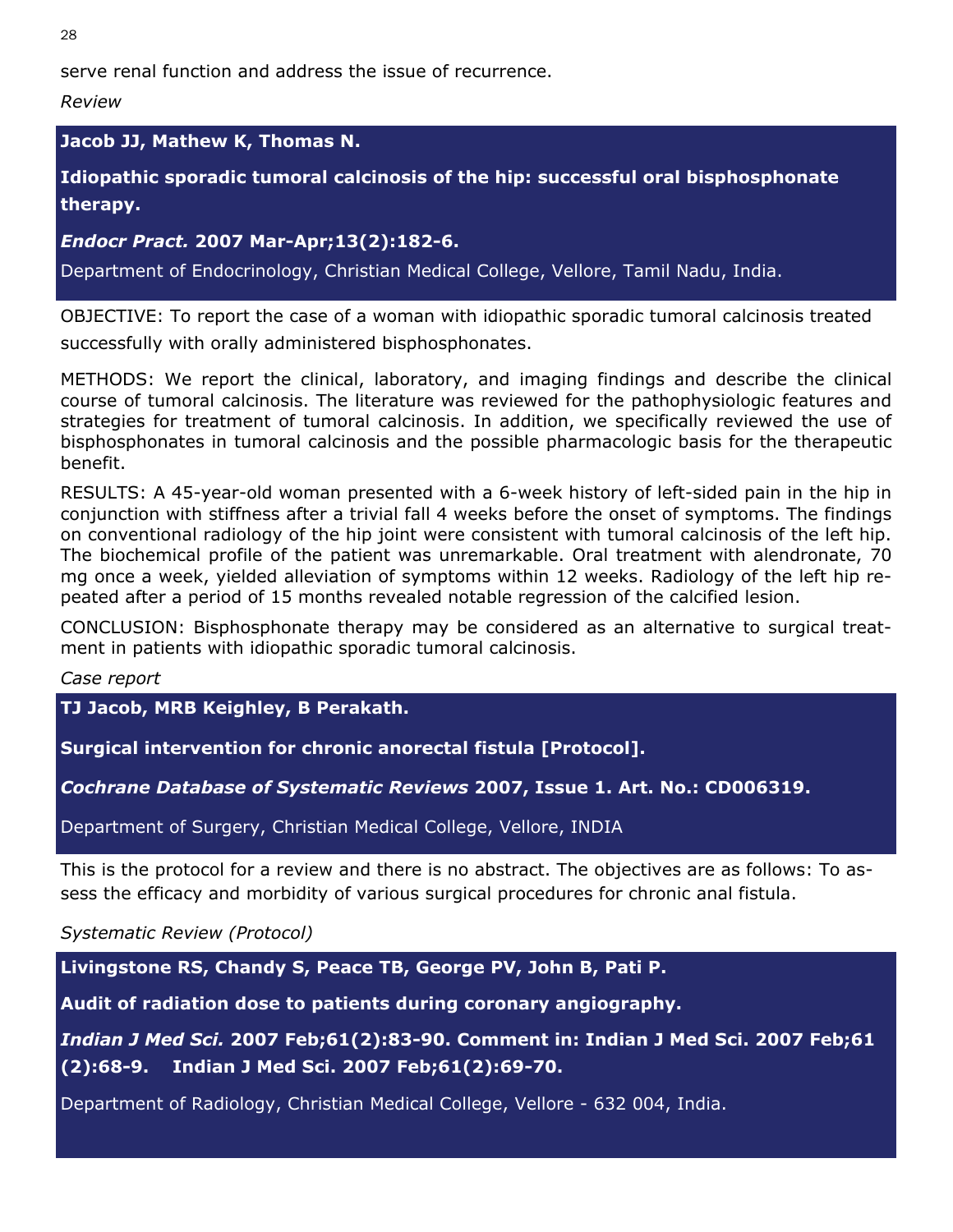BACKGROUND: There is widespread concern about radiation doses imparted to patients during cardiology procedures in the medical community. The current study intends to audit and optimize radiation dose to patients undergoing coronary angiography (CA) performed using two dedicated cardiovascular machines.

MATERIALS AND METHODS: One hundred and forty nine patients who underwent CA are reported in this study. Dose auditing was done by implementing dose reduction strategies using spectral filters and by evaluating work practices of operators involved in performing CA.

STATISTICAL ANALYSIS: A Student's 't' test was used to analyze the statistical significance.

RESULTS AND CONCLUSION: The radiation dose imparted to patients was measured using dose area product (DAP) meter. The mean DAP values during CA before optimization was 55.86 Gy cm2 and after optimization was 27.71 Gy cm2. No ill-effects of radiation were reported for patients who underwent CA. Use of copper filtration may be recommended for procedures performed using cardiovascular machines.

*Cross-sectional study* 

## **Peter JV, Chacko B, Moran JL**

**Comparison of closed endotracheal suction versus open endotracheal suction in the development of ventilator-associated pneumonia in intensive care patients: An evaluation using meta-analytic techniques.** 

*Indian J Med Sci.* **2007 Apr;61(4):201-11.** 

Department of Medical Intensive Care, Christian Medical College and Hospital, Vellore, India.

BACKGROUND: Ventilator-associated pneumonia (VAP), a frequent nosocomial infection in the intensive care, is associated with considerable morbidity. Endotracheal suctioning is routinely performed in mechanically ventilated patients to clear secretions. This study assessed if there were advantages of closed endotracheal suctioning (CES) over open endotracheal suctioning (OES) with respect to clinical outcomes.

MATERIALS AND METHODS: Trials comparing CES with OES were identified by search of MED-LINE (1966-July 2006) and bibliographies of relevant articles. Only trials reporting VAP and/or mortality were considered. Studies reporting only physiological outcomes were excluded.

STATISTICAL ANALYSIS USED: A meta-analysis of randomized controlled trials (RCTs) was performed using the random-effects estimator. The effect of suctioning type on VAP and mortality was reported as risk difference (RD) and duration of mechanical ventilation (MV) as mean weighted difference (MWD).

RESULTS: Nine RCTs fulfilled criteria for inclusion. There was no differential treatment effect of suctioning type (closed versus open,  $n = 9$  studies) on VAP (RD - 0.01; 95% CI - 0.05, 0.03; P  $= 0.63$ ) or on mortality (n = 5; RD 0.01; 95% CI - 0.04, 0.05; P = 0.8). Although OES was associated with a shorter duration of MV ( $n = 4$ ; MWD -0.64; 95% CI 0.21, 1.06; P = 0.004), one study contributed significantly to the estimates. Heterogeneity of treatment effects was not observed.

CONCLUSIONS: This meta-analysis has not demonstrated a superiority of CES over OES with respect to VAP or mortality. Thus the decision for the use of CES may be based on possible benefits in patients requiring high respiratory supports, reduced costs in those needing prolonged MV or occupational health and safety concerns with OES.

*Meta-analysis*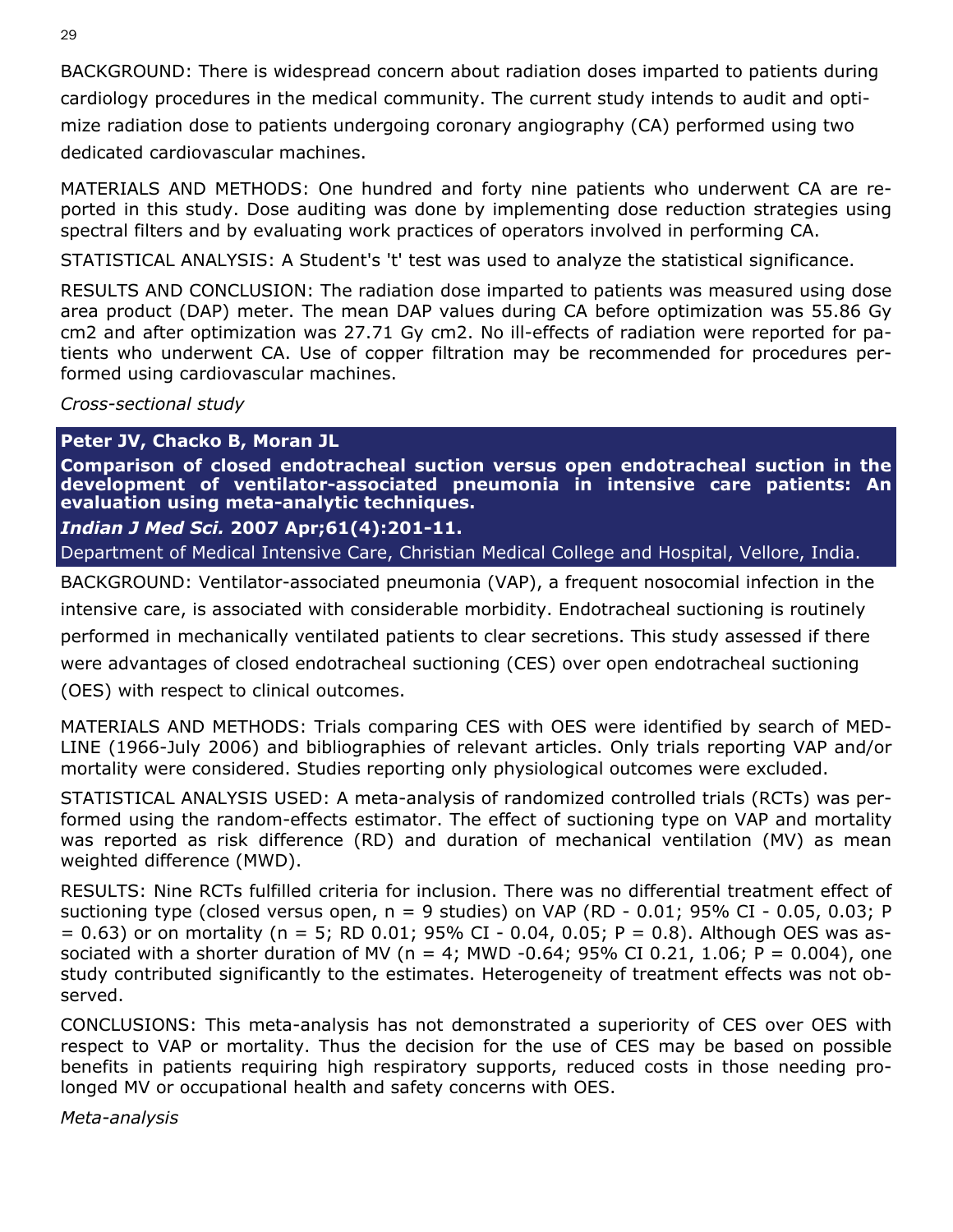**Reena C, Kekre AN, Kekre N.** 

**Occult stress incontinence in women with pelvic organ prolapse.** 

# *Int J Gynaecol Obstet.* **2007 Apr;97(1):31-4. Epub 2007 Feb 8.**

Department of Obstetrics & Gynecology, Vellore, India.

OBJECTIVES: To study the prevalence of occult stress urinary incontinence (SUI) among Indian women with genitourinary prolapse, and determine the risk of developing SUI after vaginal hysterectomy and pelvic floor repair in Indian women with occult SUI.

METHODS: A prospective cohort study of 78 women with significant genitourinary prolapse without symptoms of SUI was conducted at Christian Medical College, Vellore, India. Before the surgical intervention, the prolapse was repositioned using a pessary and a Pyridium (Parke Davis, Morris Plains, NJ, USA) pad test was performed to detect occult SUI. The primary outcome studied was the risk of developing postoperative urinary incontinence.

RESULTS: Preoperatively, 67.9% of women were found to have occult SUI. The prevalence of SUI was 43.6% postoperatively, and 64.2% of the women with a positive result to the preoperative Pyridium pad test after pessary insertion were found to have urinary incontinence postoperatively. Postmenopausal women had twice the risk of developing occult SUI.

CONCLUSION: Preoperative testing is useful to identify women with genitourinary prolapse who have occult SUI. Women with a positive result may need a systematic clinical evaluation and urodynamic studies to characterize the incontinence. They can be then counseled preoperatively regarding concomitant anti-incontinence procedures.

## *Prospective study*

**Stephen T, Kuruvila KT, Philip MA, Shukla V, Korula RJ.** 

**Anomalous left anterior descending coronary artery from pulmonary artery with ventricular septal defect.** 

*Ann Thorac Surg.* **2007 Mar;83(3):1175-7.** 

Department of Cardiothoracic Surgery, Unit II, Christian Medical College, Vellore, India.

Anomalous origin of the left anterior descending coronary artery with associated congenital defects is very rare. An angiogram of a 47-year-old woman admitted for a ventricular septal defect closure revealed an anomalous left anterior descending coronary artery arising from the left posterior sinus of the pulmonary artery. During the surgical procedure, the origin of the left anterior descending coronary artery was closed with pledgetted polypropylene sutures through the pulmonary artery. The ventricular septal defect was closed with a patch through the right atrium, and the left anterior descending coronary artery was bypassed with the left internal mammary artery.

*Case report*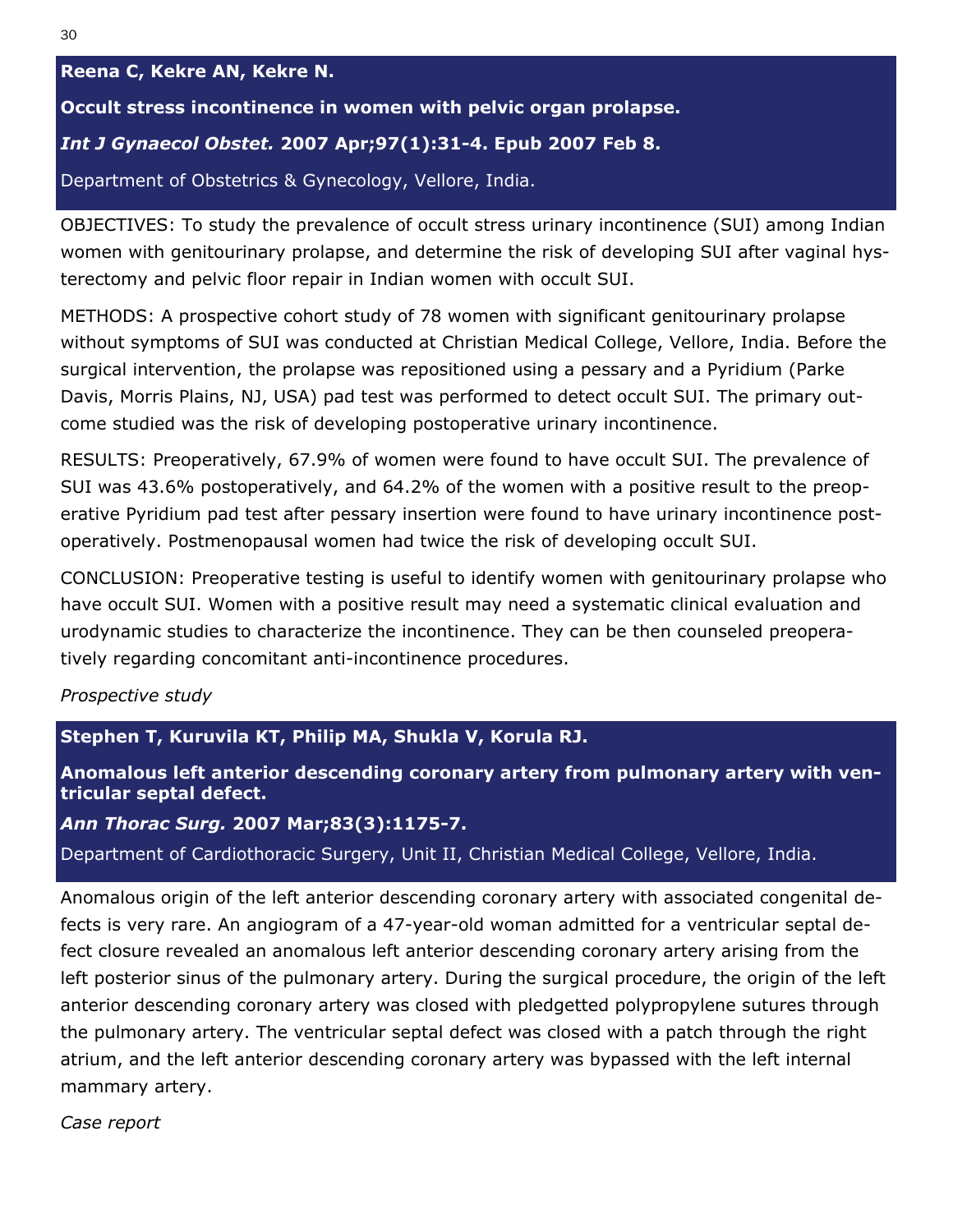**Subbanna PK, Margaret Shanti FX, George J, Tharion G, Neelakantan N, Durai S, Chandy SJ, Mathew BS, Suresh R.** 

**Topical phenytoin solution for treating pressure ulcers: a prospective, randomized, double-blind clinical trial.** 

*Spinal Cord.* **2007 Feb 6; [Epub ahead of print]** 

Department of Pharmacology & Clinical Pharmacology, Christian Medical College, Vellore, Tamil Nadu, India.

STUDY DESIGN: Prospective, randomized, double-blind clinical trial.

OBJECTIVES: To evaluate the efficacy of topical phenytoin solution in treating pressure ulcers among patients with spinal cord disorders and to evaluate the systemic absorption of topical phenytoin.

SETTING:Physical Medicine and Rehabilitation Unit, Christian Medical College, Vellore, India.

METHODS:Twenty-eight patients with stage 2 pressure ulcers were randomized to receive either phenytoin solution (5 mg/ml) or normal saline dressing on their ulcers once daily for 15 days. Efficacy of the treatment was determined by assessing the reduction in Pressure Ulcer Scores for Healing (PUSH 3.0), ulcer volume and ulcer size as on day 16. Serum phenytoin concentrations were estimated to determine the systemic absorption of topical phenytoin.

RESULTS:Statistically insignificant but marginally higher reduction in PUSH 3.0 scores and ulcer size were seen with topical phenytoin treatment. Systemic absorption of topical phenytoin was negligible. No adverse drug events were detected during the study.

CONCLUSIONS:Phenytoin solution is a safe topical agent that accelerates healing of pressure ulcers. However, its efficacy is only slightly more than normal saline treatment.

*Randomized controlled trial*

# **Articles with no Abstracts**

**Basanth KK, Gopalakrishnan R, Jacob KS. Clozapine-resistant mutism in noncatatonic schizophrenia.**  *J Postgrad Med.* **2007 Jan-Mar;53(1):75-6.** 

**Subbanna Prasanna Kumar T, Chandy Sujith J, Danda Debashish, Mathew Binu S** 

**Correlation between serum methotrexate concentrations and disease remission status in rheumatoid arthritis patients on triple disease-modifying antirheumatic drug therapy** 

*Indian Journal of Pharmacology.* **2007; 39(2): 117-118.**